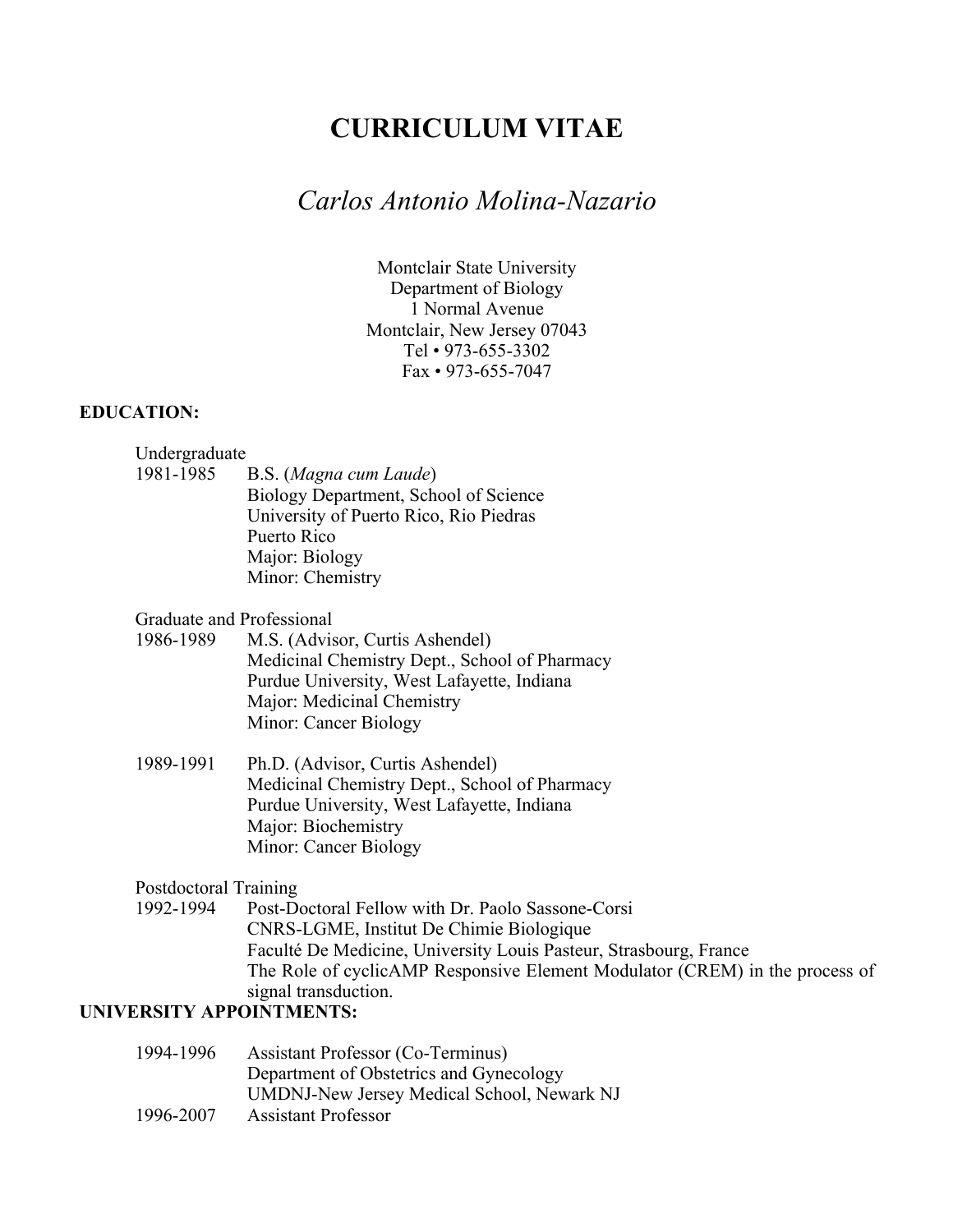|           | Department of Obstetrics, Gynecology and Women's Health                                   |
|-----------|-------------------------------------------------------------------------------------------|
| 1998-2007 | UMDNJ-New Jersey Medical School, Newark NJ                                                |
|           | <b>Assistant Professor</b>                                                                |
|           | Department of Biochemistry and Molecular                                                  |
|           | <b>Biology</b>                                                                            |
| 2007-2017 | <b>UMDNJ-New Jersey Medical School, Newark NJ</b>                                         |
|           | Associate Professor (tenure)                                                              |
|           | Department of Biology and Molecular Biology                                               |
|           | Montclair State University, Montclair NJ                                                  |
|           | 2011-present Doctoral faculty, Montclair State University, Environmental Science and      |
|           | Management PhD program                                                                    |
|           | 2017-present Full Professor (tenure)                                                      |
|           | Department of Biology                                                                     |
|           | Montclair State University, Montclair NJ                                                  |
|           | 2020-present Adjunct Professor, Rutgers-NJ Medical School, Department of Cell Biology and |
|           | Molecular Medicine, Newark, NJ.                                                           |
|           |                                                                                           |

### **OTHER PROFESSIONAL POSITIONS AND MAJOR VISITING APPOINTMENTS:**

| 2013-2015   | Director of the National Science Foundation-Funded, Louis Stokes Alliances for<br>Minority Participation (LSAMP) program at MSU.                                                                                                                                                                                                    |
|-------------|-------------------------------------------------------------------------------------------------------------------------------------------------------------------------------------------------------------------------------------------------------------------------------------------------------------------------------------|
| 2000-2007   | Founder and Director of the Transgenic Mouse Facility<br><b>UMDNJ-New Jersey Medical School, Newark NJ</b>                                                                                                                                                                                                                          |
| Spring 2019 | Sabbatical leave, Japan. Worked with: Drs. Koichi Kawakami and Noriyoshi Saka<br>at the National Institute of Genetics (NIG), Mishima; Dr. Takashi Yoshimura at the<br>Institute of Transformative Bio-Molecules (ITbM) at Nagoya University; and Dr.<br>Kiyoshi Naruse at the National Institute of Basic Biology (NIBB), Okasaki. |

### **AWARDS AND HONORS:**

| 1983-85 | NIH-MARC Honor Undergraduate Research Fellowship               |
|---------|----------------------------------------------------------------|
| 1984    | <b>MARC Summer Research Internship</b>                         |
| 1985    | Magna Cum Laude, University of Puerto Rico                     |
| 1986-90 | National Institutes of Health-MARC Pre-Doctoral Fellowship     |
| 1990    | American Association for Cancer Research Travel Award          |
| 1990-91 | NIH Training Grant in Drug and Carcinogen-DNA Interaction      |
| 1992-93 | Ambassade de France Chateaubriand Fellowship, France           |
| 1993    | American Association for Cancer Research Travel Award          |
| 1993-94 | National Science Foundation International Research Fellowship  |
| 1994    | French Foundation for Medical Research Postdoctoral Fellowship |
| 1994    | American Association for Cancer Research Travel Award          |
| 1999    | <b>AACR Minority Scholar Award in Cancer Research</b>          |
| 2000    | The Cancer Institute of New Jersey Gallo Award                 |
| 2001,02 | <b>AACR Minority Scholar Award in Cancer Research</b>          |
| 2016    | Faculty Service Award, College of Science and Mathematics, MSU |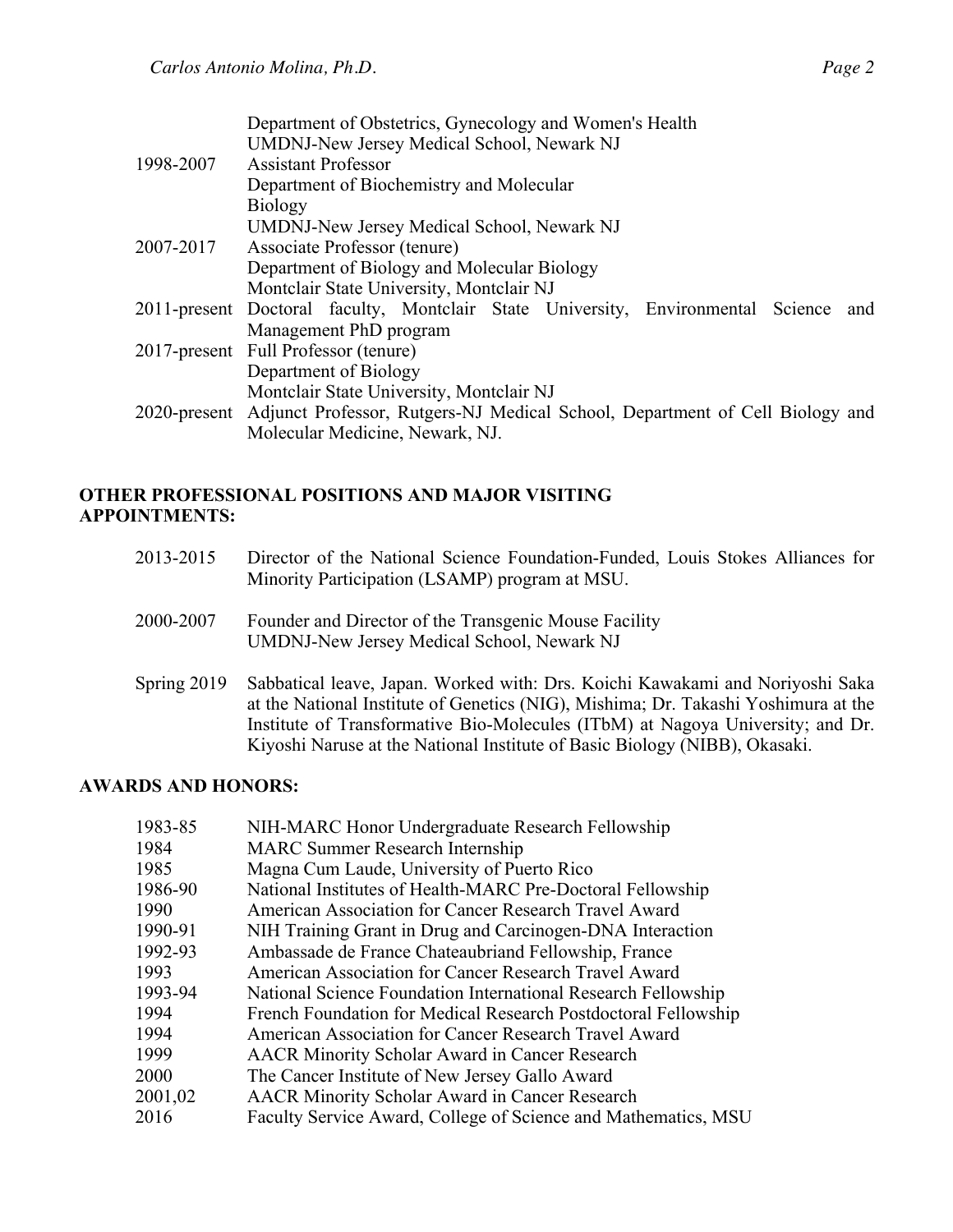#### **MAJOR COMMITTEE ASSIGNMENTS:**

#### National and Regional

2002, 03, 04, 05, 06 Member, Department of Defense, U.S. ARMY Medical Research and Materiel Command, Ovarian Cancer Research Program Study Section.

2004 Member, Minorities in Cancer Research Symposia Committee for the 95<sup>th</sup> annual meeting of the American Association for Cancer Research.

2005, 2006 Member, Department of Defense, U.S. ARMY Medical Research and Materiel Command, Prostate Cancer Research Program Study Section.

2005 Member, National Heart, Lung and Blood Institute, National Institute of Health, Study Section member.

2006 Member, NIH, National Institute of Aging, Study Section member.

2012 Reviewer for the Research and Development Council of New Jersey.

2014 Member, Puerto Rico Science, Technology and Research Trust.

#### UMDNJ-New Jersey Medical School

1997-2000, NJMS Faculty Affairs Committee 1998-2004, NJMS Biomedical Research Support Committee 2001-02, NJMS Search Committee for Senior Associate Dean for Research 2001-02, NJMS Search Committee for Chairman of the Department of Cell Biology and Molecular Medicine 2001-2007, NJMS Institutional Biosafety Committee (IBC) 2003 Adhoc Investigator Disclosure Faculty Committee, NJMS 2004-2007, NJMS Institutional Animal Care and Use Committee

#### Montclair State University

2007 Search Committee for Assistant Professor of Neurobiology for the Department of Biology and Molecular Biology, Montclair State University.

2007 Search Committee for Assistant Professor of Microbiology for the Department of Biology and Molecular Biology, Montclair State University.

2008 CSAM Interdisciplinary Council, Representative for the Department of Biology and Molecular Biology

2008 Steering committee for the 2008 Annual Meeting of The Metropolitan Association of College and University.

2009-2011, research advisor for GK-12 Fellows in the Middle 2009/2010 NSF-founded program.

2009-present, Doctoral Faculty of MSU.

2020-2021 University-wide Sabbatical committee

#### Editorial Boards

Reviewer for *Molecular and Cellular Biology* Reviewer for *Fertility and Sterility*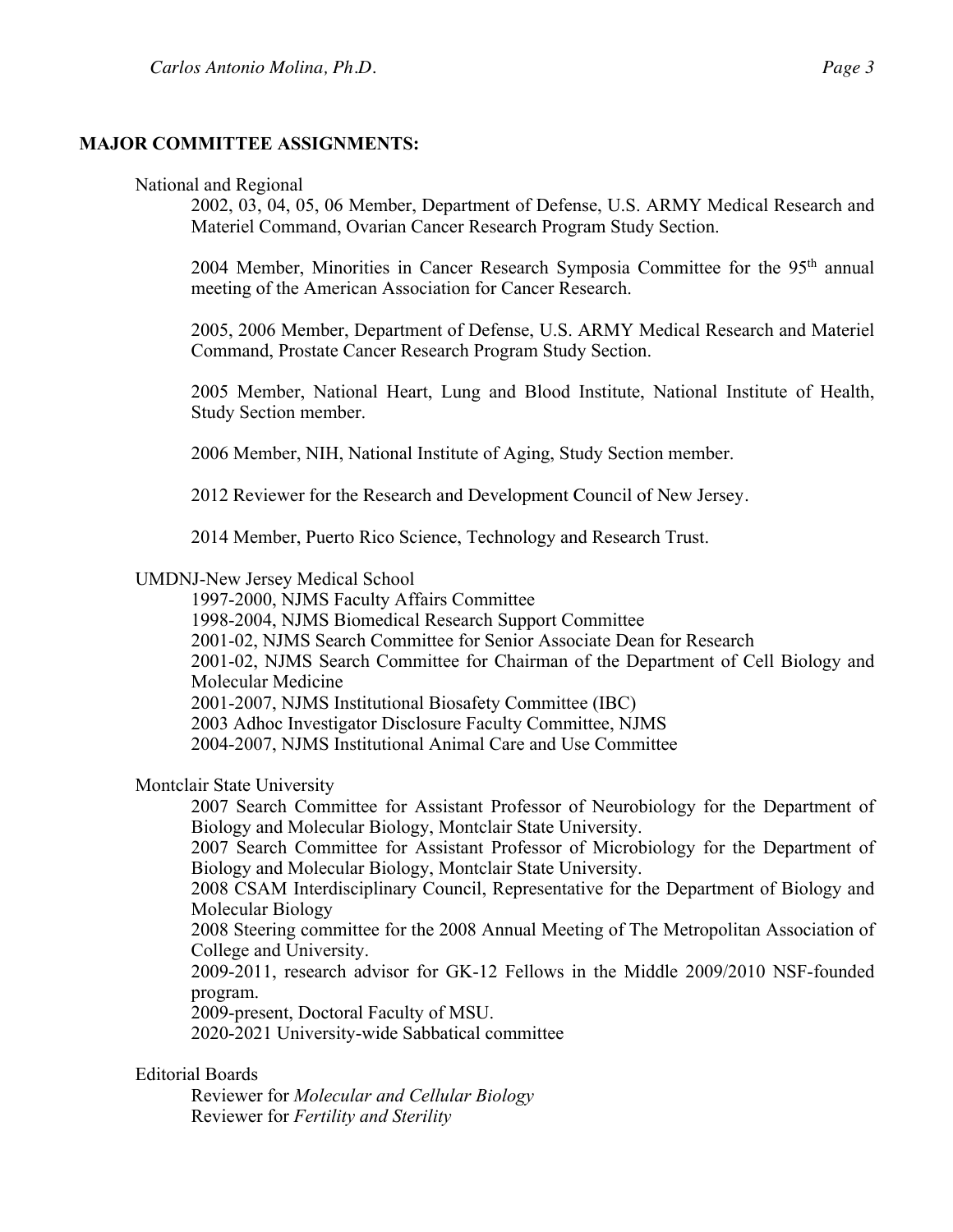Reviewer for *Molecular Endocrinology* Reviewer for *Cancer Research* Reviewer for *Oncogene* Reviewer for *Cancer Immunology and Immunotherapy* Reviewer for *International Journal of Gynecology & Obstetrics.* Reviewer for *Proceeding of the National Academy of Sciences of the United State of America* Reviewer for *Journal of Environmental Science and Technology*

#### **MEMBERSHIPS, OFFICES, AND COMMITTEE ASSIGNMENTS IN PROFESSIONAL SOCIETIES:**

The American Society for Cell Biology The Metropolitan Association of College and University Biologists.

#### **GRANT HISTORY:**

#### **UMDNJ-NJMS**

#### Completed:

UMDNJ-Foundation Grant (#37-96)

"Role of cAMP Response Element Modulator in Endocrine Cell Cycle". Amount Funded: \$25,000. July 1, 1995 - June 30, 1996. PI

The New Jersey State Commission on Cancer Research Grant Award (796-023) "Transcriptional Repressor ICERIg and Cell Transformation". Amount Funded: \$88,000. July 1, 1996 - June 30, 1998. PI

NIH R29 CA69316 "The Role of ICER in Normal and Neoplastic Cell Growth". Amount Funded: \$559,890. July 1, 1996-November 1, 2002. PI

The New Jersey State Commission on Cancer Research (00-67-CCR-S-1) "Regulation of Prostate Cancer Cell Growth by ICER" Amount Funded: \$74,071. June 15, 2000 - June 14, 2002. PI

US Department of Defense through The Dean and Betty Gallo Prostate Cancer Foundation, Cancer Institute of New Jersey (DAMD17-01-1-0755) "Regulation of the Putative Tumor Suppressor ICER in Prostate Cancer by PTEN and PI3K Signaling" Amount Funded: \$60,000 July 1, 2002-June 30, 2004. PI

UMDNJ-Foundation Grant "Non-mutational Deactivation of ICER in Prostate Cancer" Amount Funded: \$17,500. June 1, 2003 - June 30, 2004. PI

The New Jersey State Commission on Cancer Research (03-1096-CCR-E0) "Ras-mediated Degradation of ICER in Melanomas" Amount Funded: \$98,865. June 1, 2003 - May 5, 2005. PI

NIH R03HD045503 "Inducible cAMP Early Repressor in Ovarian Function" Amount Funded: \$100,000. December 16, 2003 - November 30, 2005. PI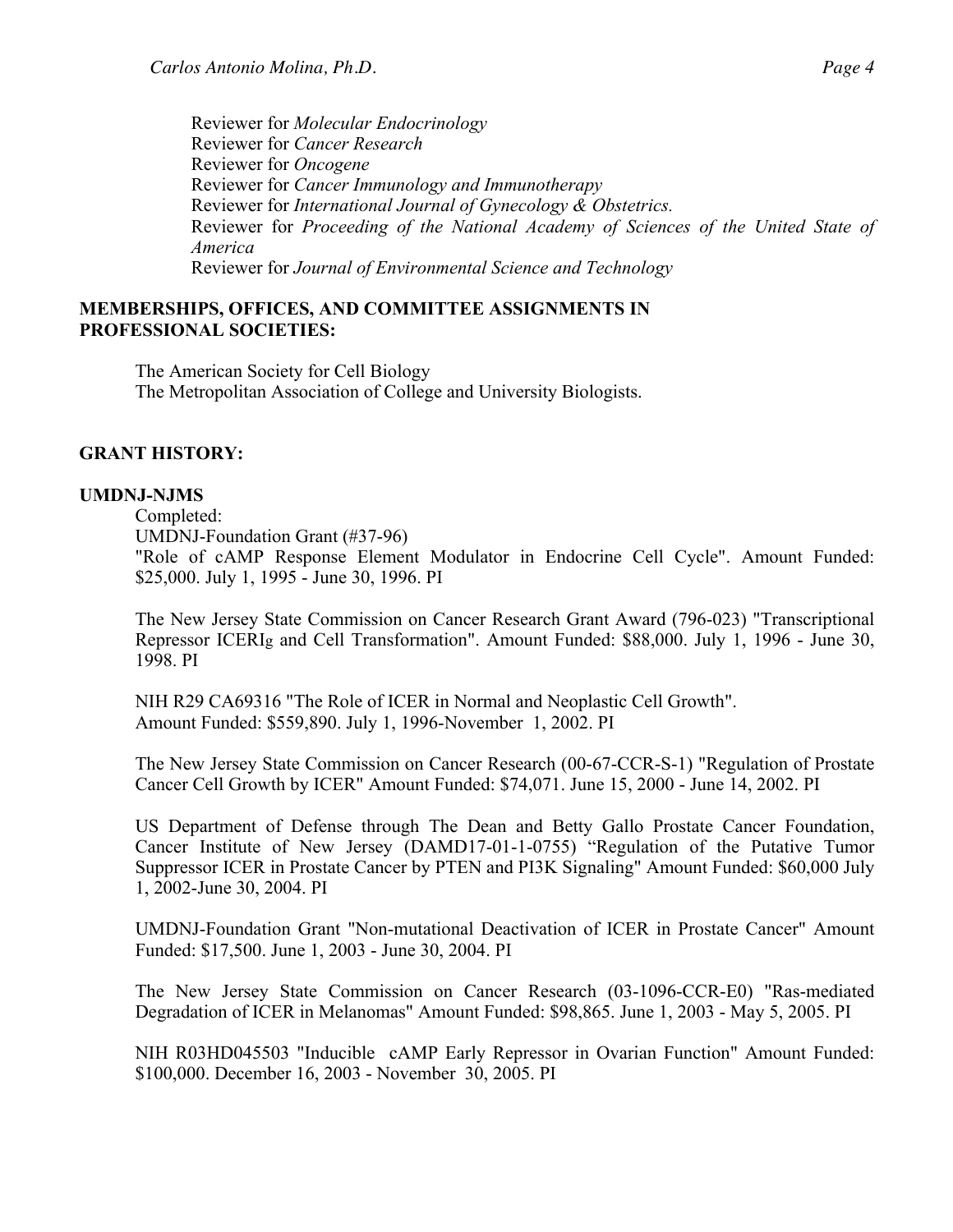UMDNJ-New Jersey Medical School Cancer Center "A Mouse Model for the Study of Prostate Cancer associated with Testicular Malfunctions." Amount Funded: \$50,000. 07/01/06-06/30/07

R01 DK55369 "Placental Glucose Transport in Diabetic Pregnancies" Principal Investigator: Nicholas P. Illsley, D. Phil. Amount Funded: \$873,116. July 1, 2000-June 30, 2004. Co-Investigator

R01 CA89868 "Breast Cancer-Bone Marrow Stromal Interactions" Principal Investigator: Pranela Rameshwar, Ph.D. Amount Funded: \$873,116. July 1, 2000-June 30, 2004. Co-Investigator

### **Montclair State University:**

National Science Foundation, USA. Award Number (FAIN): 1952513 "IRES Track 1: US-Japan study of novel genetic elements regulating seasonal behavior of medaka fish" September 1, 2020- August 31, 2023. \$300,000.

National Institute of Health/National Institute of General Medical Sciences, USA. SC1GM125583 "Post-translational Regulation of Inducible cAMP Early Repressor and its Implications in Cancer" May 1, 2018 – April 30, 2022. \$1,297,953.

Shred Out Cancer Foundation. "Role of Inducible cAMP Early Repressor in Cancer". October 2018. \$5,000.

Public Service Enterprise Group Institute for Sustainability Studies (Principal Investigator) "A Quick, Sensitive, and Economical Genomic Diagnostic for the Surveillance of Pharmaceutical and Heavy Metals Contamination." \$6,000. Summer 2016

Short-term visit award to Graz University in Austria. "Molecular models to determine how protein modifications affect the structure of transcription factors." 1,360 EUROS. Summer 2015.

U.S. Department of State/Partners of the Americas Foundation (Principal Investigator) "A Reciprocal Approach to Promoting Study Abroad in STEM: Montclair State University, USA and Universidad Mayor Chile" \$25,000 (direct funds) July 1, 2014-June 30, 2015

National Science Foundation-Louis Stokes Alliances for Minority Participation (MSU director) The purpose of the LSAMP program is to address the national shortage of STEM-trained professionals by increasing participation among members of underrepresented minority groups. \$361,218 (directs funds) September 1, 2014 to August 31, 2019

The Margaret and Herman Sokol Institute for Pharmaceutical Life Sciences "Binding of ICER to its Own Promoter as a Mode of Cooperative Regulation" Dr. Carlos A. Molina, co-Principal investigator with Dr. Hans Schelvis \$100,000 September 1, 2008-August 31, 2012.

Sokol Faculty/Student Research Program Award of the College of Science and Mathematics at Montclair State University. "Development of transgenic zebrafish" \$1,700 June 1, 2010-June 30, 2011.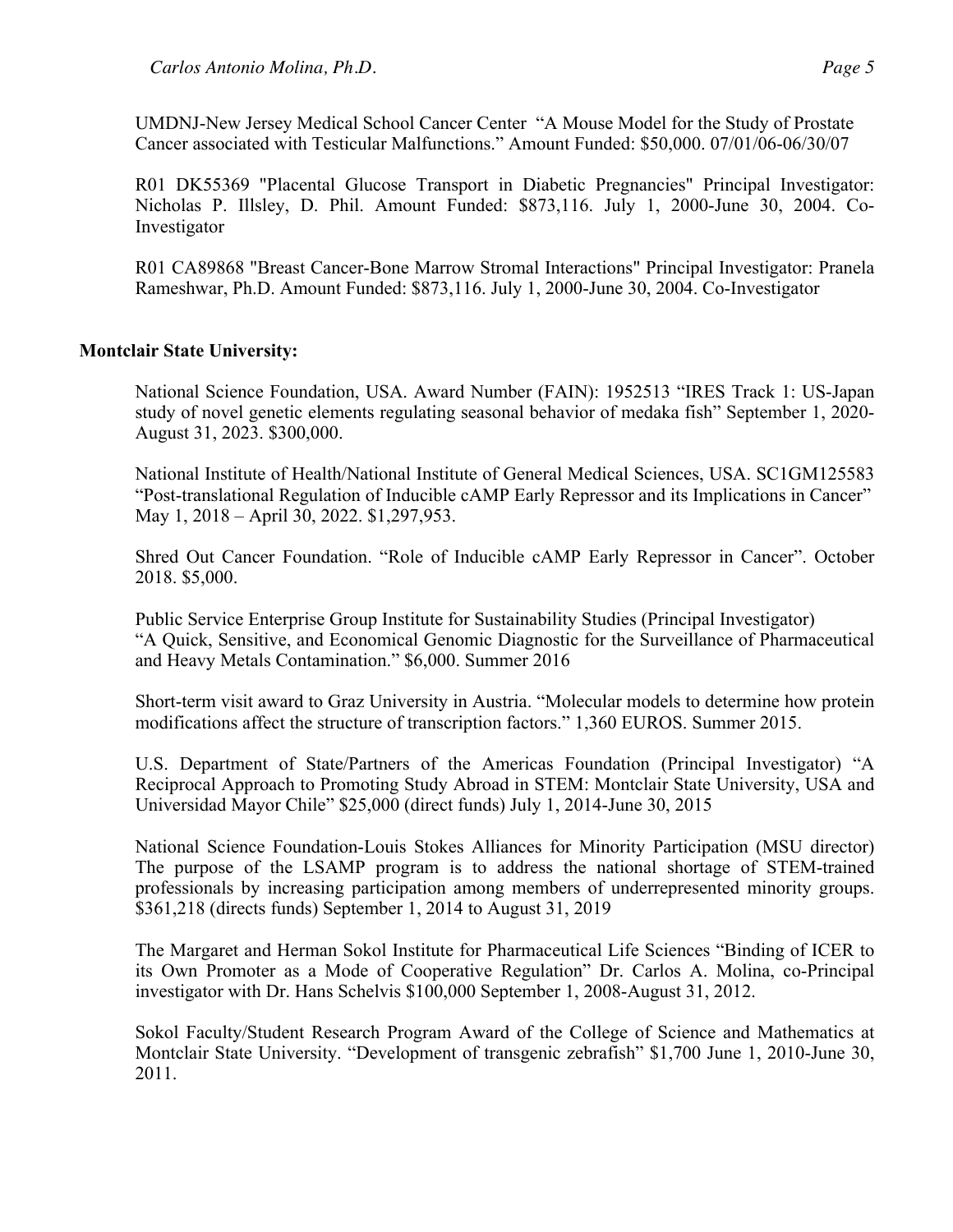Summer Grant Development Award Program of Montclair State University. "Development of transgenic zebrafish" \$4,000 June 1, 2010-June 31, 2011.

The Margaret and Herman Sokol Faculty/Student Research Grant Program "Ubiquitination and subcellular localization of ICER" \$1,700 July 1, 2011-June 30, 2012.

#### **MAJOR TEACHING EXPERIENCE:**

**Rutgers-Graduate School of Biomedical Science:**

GSBS 5160 Biology of Human Tumors BIOC 5240 Molecular Biology of the News PATH 5070 Laboratory Animal Science. MSBS 5100 Current Molecular Techniques. BIOC 5170 Analytical Methods in Biochemistry GSND 520A Molecular and Cellular Biology BIOC 508A Current Topics in Biochemistry CELL 5020 Developmental Biology PHPY 5011 Graduate endocrinology

#### **Montclair State University:**

Biology 112 Principles of Biology Biology 230 Cell and Molecular Biology Biology 409 Externship Bio Research-COOP ED Biology 418 Biology Independent Research Biology 434 Molecular Biology I Biology 435 Molecular Biology II Biology 548 Experimental Molecular Biology Biology 549 Topics in Developmental Biology Biology 562 Short Topics Molecular Biology Biology 594 Signal Transduction Biology 597 Research: Biological Literature Biology 598 Selective Techniques in Molecular Biology Biology 599 Introduction to Biological Research Biology 698 Master's Thesis ENVR 531 Independent Study:Environmental STDS ENVR 704 Special Topics EAES 792 Special Topics

#### **Research Advisor at UMDNJ:**

Postdoctoral Fellows:

1) Elisabeth Memin Ph.D., 2000-2006.

2) Ghassan Yehia Ph.D., 1997-2003.

3) Ratnakar V.A.L. Pillarisetty Ph.D., 2001-2003

Doctoral Students:

1) Megan Fredricks, 2000-2004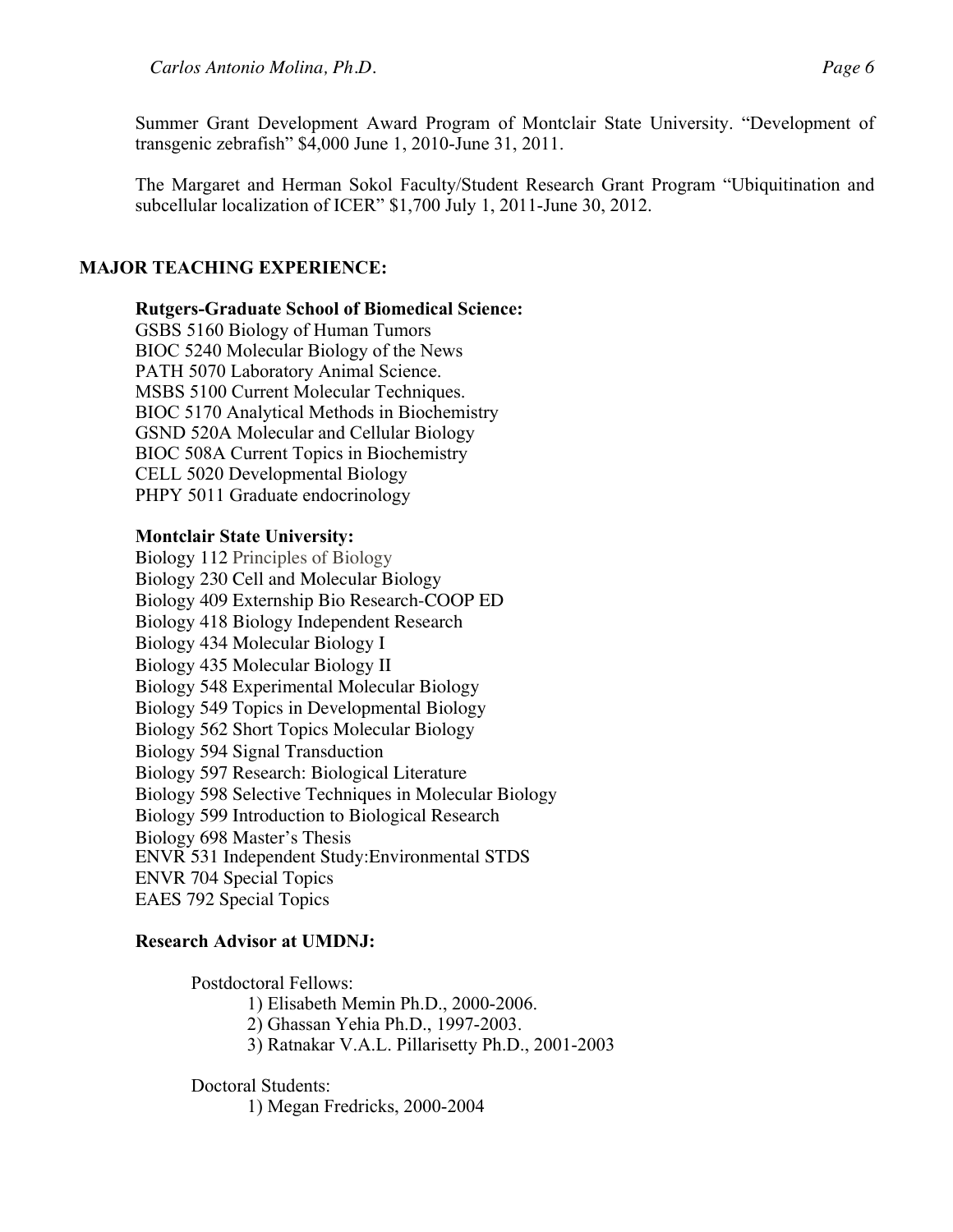- 2) Marlene Healey , 2000-2004
- 3) Luis Muñiz, 2001-2006 (F31 NIH fellowship)

Master Students:

- 1) Reza Razavi, 1996-2001
- 2) Florence Schlotter, 1997-2000
- 3) Lorraine Ampaw, 2005-2006

Medical Students:

- 1) Juan Carlos Ramos, 1996-1999 (Bristol-Myers Squibb, Fellowship).
- 2) Stephen E. Nygård, 1999-2000. (NIH Fellowship)
- 3) Christian Castillo, 2000-2001 (NIH Fellowship).

Residents (Ob/Gyn)

- 1) Maria R. Keanchong M.D., 1996
- 2) Barbara A. Hessel M.D., 1997
- 3) Barbara Mercado M.D., 1997, 98, 99
- 4) Diana Scott M.D., 2000-2001
- 5) Tracy Pipkin, M.D., 2001-2002
- 6) Dilek Cermik, M.D., 2002-2003
- 7) Abha Gupta, M.D., 2003-2005
- 8) Mamta Purohit, M.D., 2005-2007

#### **Research Advisor at Montclair State University:**

Thesis Master Students:

- 1) Goce Bogdanoski, 2007-2008
- 2) Craig Stephen Queenan, 2007-2008
- 3) Caitlin M. Ament, 2009-2011 NSF GK-12 Fellow
- 4) Dipika B. Patel, 2010-2011
- 5) Marni S. Crow, 2011-2012
- 6) Theodora Tsatsos, 2012-2013
- 7) Rohini Rajendran, 2013-2014
- 8) Riham Makhoul, 2013-2014
- 9) Fanaye B. Woldeamanuel, 2014-2015
- 10) Cory Haluska, 2014-2015
- 11) Joseph Bulatowicz, 2015-present
- 12) Dina Edani, 2015-2016
- 13) Christopher Thomas Greig, 2016-2017
- 14) Paula Hernandez, 2016-2017
- 15) Manohar Katara, 2017
- 16) James Reilly, 2017-2018
- 17) Jena Bedard, 2017-2018
- 18) Justin Wheelan, 2017-2018
- 19) Rosalina Caba, 2019-2021
- 20) Melissa Cabrales, 2019-2021
- 21) Douglas Job, present-
- 22) Karem Rivera, present-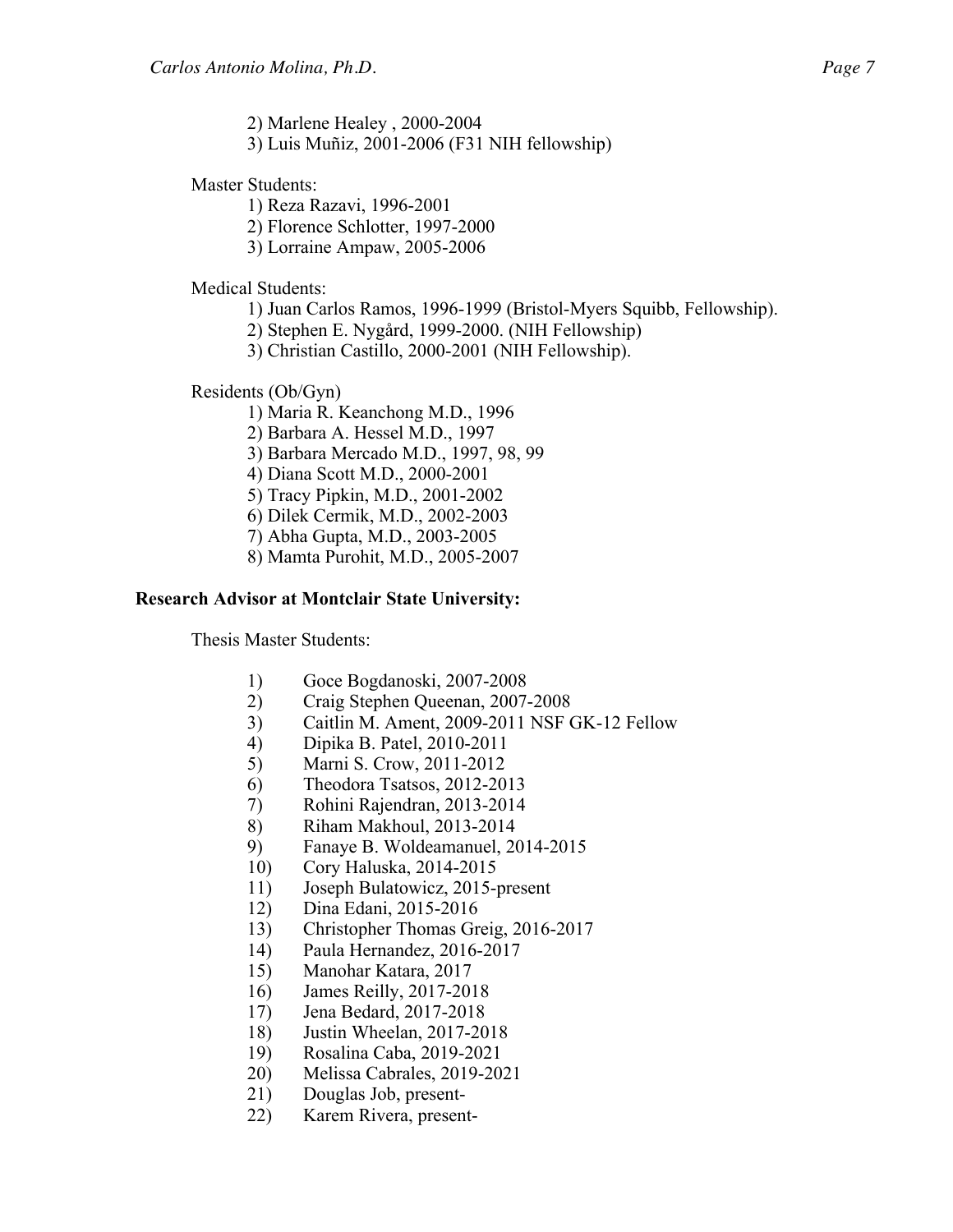23) Abdulkader Hallak, present-Doctoral Students:

- 1) Justin Wheelan, 2019-present
- 2) Angelo Cirinelli, 2020-present

### **ARTICLES** (peer-reviewed):

- 1. Candelas, G.C., Ortiz, A., and **Molina, C.A.**: The Cylindrical or Tubiliform Glands of Nephila Clavipes. *The Journal of Experimental Zoology* 237, 281-285, (1986).
- 2. **Molina, C.A.** and Ashendel, C.L.: Tumor Promoter 12-0-Tetradecanoylphorbol-13- Acetate And Sn-1, 2-Dioctanoylglycerol Increase The Phosphorylation of Protein Kinase C In Cells. *Cancer Research* 51, 4624-4630, (1991).
- 3. **Molina, C.A.**, Foulkes, N.S., Lalli, E., and Sassone-Corsi, P.: Inducibility And Negative Autoregulation of CREM: An Alternative Promoter Directs The Expression of ICER, An Early Response Repressor. *Cell* 75, 875-886, (1993).
- 4. Stehle, J.H., Foulkes, N.S., **Molina, C.A.**, Simonneaux, V., Pevet, P., and Sassone-Corsi, P.: Adrenergic Signals Direct Rhythmic Expression of Transcriptional Repressor CREM In the Pineal Gland. *Nature* 365, 314-320, (1993).
- 5. Desdouets, C., Matesic, G., **Molina, C.A.**, Foulkes, N.S., Sassone-Corsi, P., Brechot, C. and Sobczak-Thepot, J. Cell Cycle Regulation of Cyclin A Expression by the Cyclic AMP-Responsive Transcription Factors CREB and CREM. *Mol. Cell. Biol*. 15:3301- 3309, (1995).
- 6. Lamas, M., **Molina, C.A.**, Foulkes, N.S., Jansen, E. and Sassone-Corsi, P. Ectopic ICER Expression in Pituitary Corticotroph AtT20 Cells: Effects on Morphology, Cell Cycle and Hormonal Production. *Mol. Endocrinol.*.11:1425-1434 (1997).
- 7. Razavi, R., Ramos, J.C., Yehia, G., Schlotter, F. and **Molina, C.A.** ICER-IIg is a Tumor Suppressor that Mediates the Antiproliferative Activity of cAMP. *Oncogene* 17:3015-3019 (1998).
- 8. Maronde, E., Pfeffer, M., Olcese, J., **Molina, C.A.**, Schlotter, F., Dehghani, Korf, H.W. and Stehle, J.H. Transcription Factors in Neuroendocrine Regulation: Rhythmic Changes in pCREB and ICER Levels Frame Melatonin Synthesis*. J. Neuroscience* 19:3326-3336 (1999).
- 9. Pfeffer, M., Maronde, E., **Molina, C.A.,** Korf H.W.- and Jörg H. Stehle. Inducible Cyclic AMP Early Repressor Protein in Rat Pinealocytes: A Highly Sensitive Natural Reporter for Regulated Gene Transcription. *Mol. Pharmacology* 56:279-289 (1999).
- 10. Santiago, F., Clark, E., Chong, S., **Molina, C.A.**, Mozafari, F., Mahieux, R., Fujii, M., Azimi, N., and Kashanchi F. Transcriptional Up-regulation of Cyclin D2 Gene and Acquisition of New CDK Partners in Human T-Cell Leukemia Virus Type 1-Infected Cells. *J. Virology* 73:9917-9927 (1999).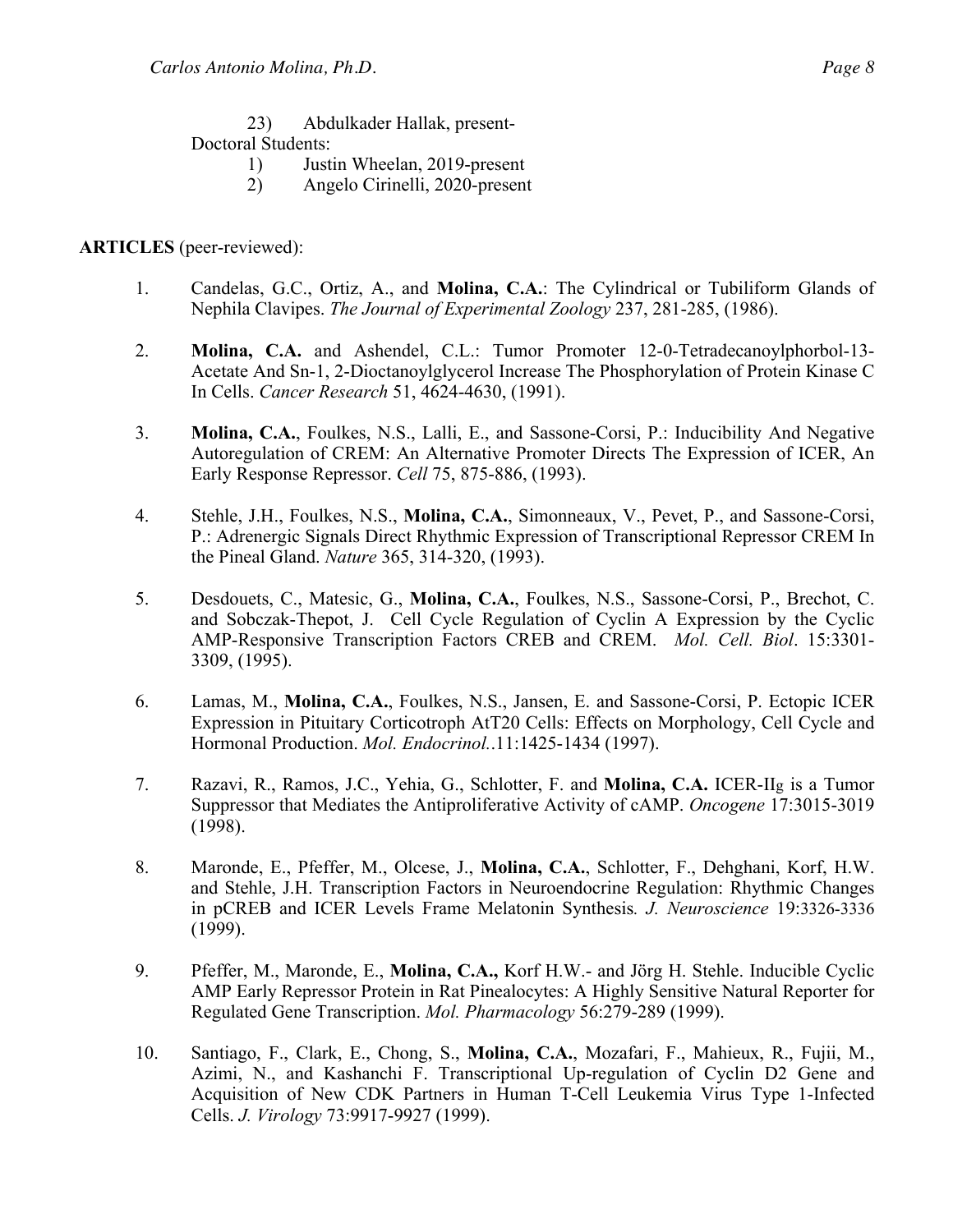- 11. Santoro, N., Goldsmith, L.T., Heller, D., Illsley, N., McGovern, P., **Molina, C.A.**, Peters, S., Skurnick, J.H., Forst, C., and Weiss, G. Luteal Progesterone Relates to Histological Endometrial Maturation in Fertile Women. *Journal of Clinical Endocrinology & Metabolism*. 85:4207-4211 (2000).
- 12. Qian, J., Yehia, G., **Molina C.A**., Fernandes, A., Donnelly, R.J., Anjaria, D.J. Gascon, P., and Rameshwar, P. Cloning of Human Preprotachykin-I Promoter and the Role of Cyclic Adenosine 5'-Monophosphate Response Elements in Its Expression by IL-1 Stem Cell Factor. *J. Immunology* 166:2553-2561 (2001).
- 13. Yehia, G., Razavi, R., Memin, E., Schlotter, F., and **Molina, C.A.** The Expression of Inducible cAMP Early Repressor (ICER) is Altered in Prostate Cancer Cells and Reverses the Transformed Phenotype of the LNCaP Prostate Tumor cell line. *Cancer Research* 61: 6055-6059 (2001).
- 14. Yehia, G., Schlotter, F., Razavi, R., Alessandrini, A. and **Molina, C.A.** MAP Kinase Phosphorylates and Targets Inducible cAMP Early Repressor to Ubiquitin-Mediated Destruction. *J. Biol. Chem.* 276: 35272-35279 (2001).
- 15. Huening, M., Yehia, G., **Molina, C.A**., and Christakos, S. Evidence for a Regulatory Role of Inducible Cyclic Adenosine 3'5'-Monophosphate Early Repressor (ICER) in Protein Kinase A Enhancement of Vitamin D Receptor Expression and Modulation of Hormone Action. Michel Huening, Ghassan Yehia, Carlos A. Molina, and Sylvia Christakos. *Mol. Endocrinol*. 16:2052-2064 (2002).
- 16. Memin, E., Yehia, G., Razavi, R. and **Molina, C.A.** ICER Reverses Tumorigenesis of Rat Prostate Tumor Cells without Affecting Cell Growth. *Prostate* 53: 225-231 (2002).
- 17. Nervina, J.M. Tetradis, S., Huang, Y.-F., Harrison D., **Molina, C.A.,** and Kream, B.E. Expression of Inducible cAMP Early repressor is coupled to the cAMP-protein kinase A signaling pathway in osteoblasts. *Bone,* 32: 483-490 (2003).
- 18. Yamamoto, S., Hong, C., Zablocki, D., Liu, J., Kim, S-J., Soler, S., Yang, G., Yehia, G., Molina, C.A., Vatner, S.F., and Sadoshima, J. Activation of Mst1 causes dilated cardiomyopathy by stimulating apoptosis without compensatory ventricular myocyte hypertrophy. *J. Clin Invest*. 111: 1463-1474 (2003).
- 19. Tomita, H., Nazmy, M., Kajimoto, K., Yehia, G., **Molina, C.A**., and Sadoshima, J., Inducible cAMP early repressor (ICER) is a negative feedback regulator of cardiac hypertrophy and an important mediator of cardiac myocyte apoptosis in response to badrenergic receptor stimulation. *Circ Res.* 93:12-22 (2003).
- 20. Huang, H.F.S., Wang, S., **Molina, C.A**., Ottenweller, J.E. Preservation of spermatogenesis in spinal cord injured rats with exogenous testosterone. Relationship with serum testosterone levels and cellular localization of cAMP responsive element modulator. *Journal of Andrology* 25:95-103, (2004).
- 21. Kell, C.A., Dehghani, F., Wicht, H., **Molina, C.A**., Korf, H.-W., and Stehle, J.H.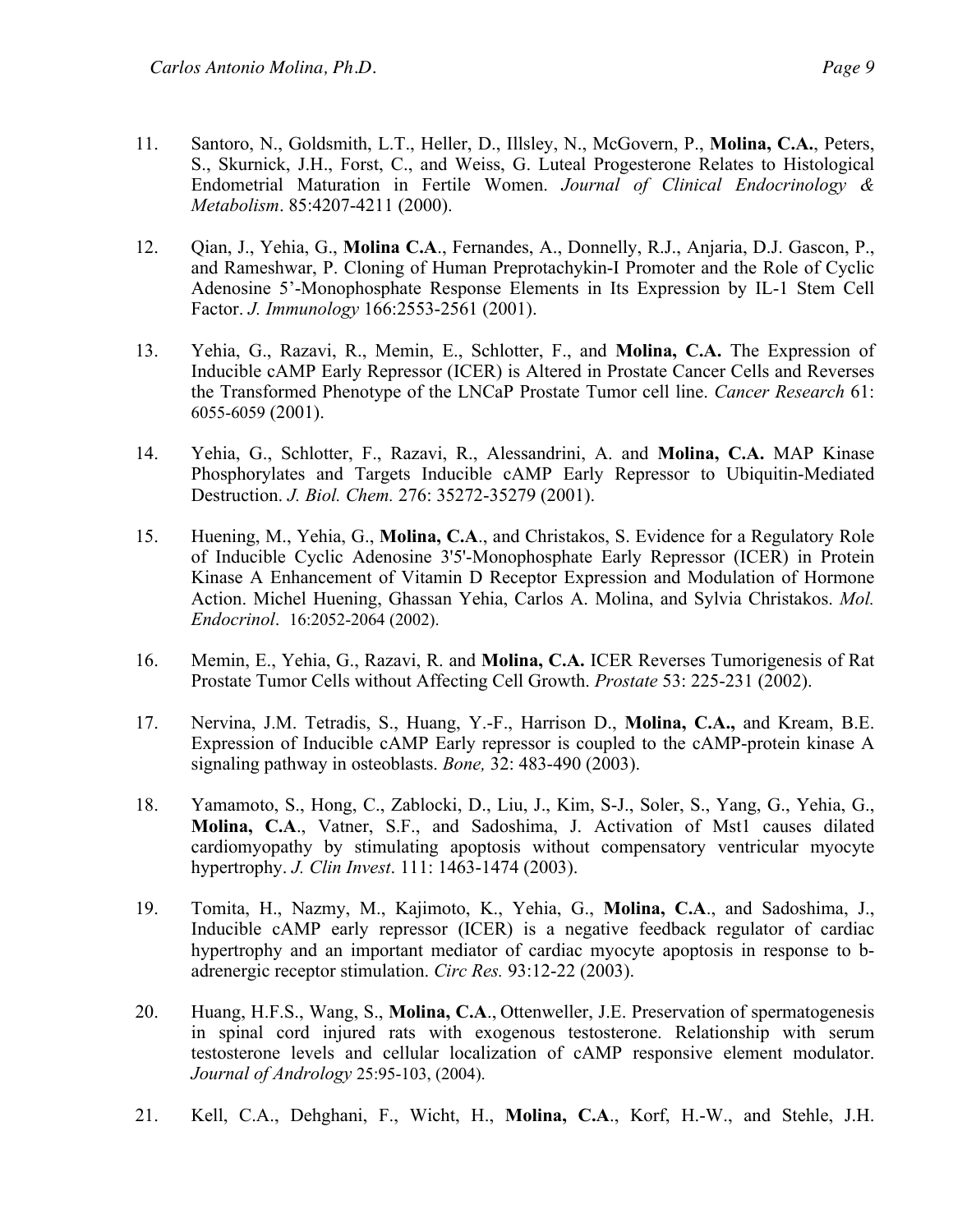Distribution of transcription factor ICER (Inhibitory cyclicAMP Early Repressor) in rodent brain and pituitary. *Journal of Comparative Neurology* 478:379-394, (2004).

- 22. Ding, B., Abe, J., Wei, H., Huang, Q., Walsh, R.A., **Molina C.A.**, Zhao, A., Sadoshima , J., Blaxall, B.C., Berk, B.C., and Yan, C. Functional Role of Phosphodiesterase 3 in cardiomyocyte apoptosis Implication in Heart Failure. *Circulation Research* 111:2469- 2476 (2005)*.*
- 23. Ding, B., Abe, J., Wei, H., Che W., Aizawa, T., **Molina C.A.**, Sadoshima , J., Blaxall, B.C., Berk, B.C., and Yan, C. A Positive Feedback Loop of Phosphodiesterase 3 (PDE3) and Inducible cAMP Early Repressor (ICER) Leads to Persistent ICER Induction and Cardiomyocyte Apoptosis. *Proceeding of National Academy of Science* 102:14771-14776 (2005)*.*
- 24. Muñiz, L. Yehia, G., Mémin, E., Pillarisetty, R., and **Molina, C.A.** Transcriptional Regulation of Cyclin D2 by the PKA Pathway and Inducible cAMP Early Repressor (ICER) in Granulosa Cells. *Biology of Reproduction* 75:279-288 (2006)*.*
- **25.** Yan, C., Ding, B., Shishido, T., Woo, C-H., Itoh, S., Jeon, K-I., Liu, W., Xu, H., McClain, C., **Molina, C.A.,** Blaxall, B.C., Abe J. Activation of ERK5 reduces cardiac apoptosis and dysfunction via inhibition of a PDE3A-ICER feedback loop. *Circulation Research* 100:510-519 (2007)*.*
- **26.** Harzenetter, M.D., Novotny, A.R., Gais, P., **Molina, C.A.,** Altmayr, F., and Holzmann, B. Negative regulation of TLR responses by the neuropeptide CGRP is mediated by the transcriptional repressor ICER. *The Journal of Immunology* 179:607-615 (2007).
- 27. Corcoran, K.E., Malhotra, A., **Molina, C.A.** and Rameshwar, P. Stromal-derived factor-1α induces a non-canonical pathway to activate endocrine-linked *Tac1* gene in nontumorigenic breast cells. *Journal of Molecular Endocrinology* 40:113-123 (2008).
- 28. Shishido, T., Woo, C-H., Ding, B., McClain, C., **Molina, C.A.**, Yan, C., Yang, J., and Abe, J. Effect of MEK5/ERK5 association on Small Ubiquitin-Related Modification of ERK5: Implications for diabetic ventricular dysfunction after myocardial infarction. *Circulation Research* 102:1416-1425 (2008).
- 29. Woo, C-H., Le, N-T., Shishido, T., Chang, E., Lee, H., Heo, K-S., Mickelsen, D.M., Lu, Y., McClain, C., Spangenberg, T., Yan, C., **Molina, C.A.,** Yang, J., Patterson, C. and Abe, J. Novel role of C terminus of Hsc70-interacting protein (CHIP) ubiquitin ligase on inhibiting cardiac apoptosis and dysfunction *via* regulating ERK5-mediated degradation of inducible cAMP early repressor. *FASEB J.* 24: 4917-4928 (2010).
- 30. Mémin, E., Genzale, M., Crow, M and **Molina C.A.** Evidence that phosphorylation by the mitotic kinase Cdk1 promotes ICER monoubiquitination and nuclear delocalization. *Experimental Cell Research* 317: 2490-2502 (2011).
- 31. Le, N-T., Takei, Y., Shishido, T., Woo, C-H., Chang, E., Heo, K-S., Lee, H., Lu, Y., Morrell, C., Oikawa, M., McClain, C., Wang, X., Tournier, C., **Molina, C.A.**, Vorojeikina, D., Cohen, M.S., Serafimova, I.M., Taunton, J., Fujiwara, K., Yan, C., Patterson, C., Yang,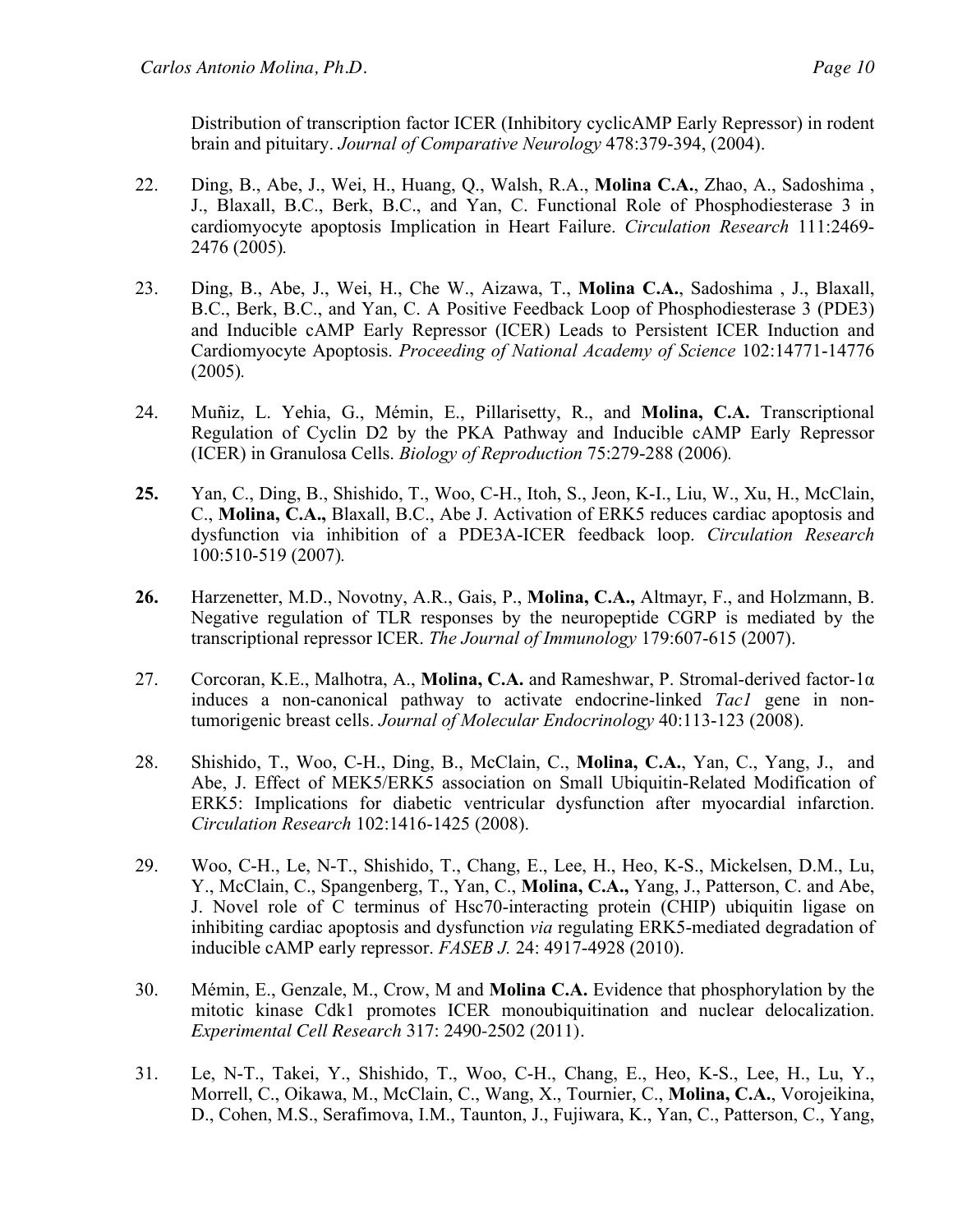J., and Abe, J. p90RSK targets the ERK5-CHIP ubiquitin E3 ligase activity in diabetic hearts and promotes cardiac apoptosis and dysfunction. *Circulation Research* 110: 536-550 (2012).

- 32. Healey, M., Crow, M.S., **Molina, C.A.** Ras-induced Melanoma transformation is associated with the proteasomal degradation of the tumor-suppressor ICER. *Molecular Carcinogenesis* 52:692-704 (2013).
- 33. Muniz, L. and **Molina, C.A.** The transcriptional repressor ICER binds to multiple loci throughout the genome. *Biochemical and Biophysical Research Communications* 478:1462-1465 (2016).
- 34. Greco, S.J., Yehia, G., Potian, J.A., **Molina, C.A.** and Rameshwar, P. Constitutive Expression of Inducible Cyclic Adenosine Monophosphate Early Repressor (ICER) in Cycling Quiescent Hematopoietic Cells: Implications for Aging Hematopoietic Stem Cells. *Stem Cell Rev.* 13:116-126 (2017).
- 35. Cirinelli1, A., Wheelan, J., Grieg, C. and Molina. C.A. Evidence that the transcriptional repressor ICER is regulated via the N-end rule for ubiquitination. Experimental Cell Research 414 (2022) 113083 (https://doi.org/10.1016/j.yexcr.2022.113083)

## **BOOKS, MONOGRAPHS AND CHAPTERS (Authored)**

- 1. Delmas, V., **Molina, C.A.**, Lalli, E., de Groot, R., Foulkes, N.S., Masquilier, D., and Sassone-Corsi, P.: Complexity And Versatility of The Transcription Response To cAMP *Reviews of Physiology, Biochemistry and Pharmacology*, Springer-Verlag 124, 2-28, (1993).
- 2. Masquilier, D., Laoide, B.M., Delmas, V., de Groot, R., Foulkes, N.S., Benusiglio, E., **Molina, C.A.**, Schlotter, F., and Sassone-Corsi, P.: Transcription Factor CREM: A Key Element of The Nuclear Response To cAMP. *New Development in Lipid-Protein Interactions and Receptor Function*, NATO ASI Series, Eds. K.W.A. Wirtz, L. Packer, J.A. Gustafsson, A.E. Evangelopoulos and J.P. Changeux, Plenum Press 246, 139-152, (1993).
- 3. Lalli, E., Lee, J.S., Masquilier, D., Schlotter, F., Foulkes, N.S., **Molina, C.A.**, and Sassone-Corsi, P.: Nuclear Response To Cyclic AMP: Central Role of Transcription Factor Cyclic-AMP-Responsive-Element Modulator. *Biochemical Society Transactions* 21, 912- 917, (1993).
- 4. Lee, J.S., Lalli, E., Masquilier, D., Schlotter, F., **Molina, C.A.**, Foulkes, N.S. and Sassone-Corsi, P. CREM. A Master-Switch In The Nuclear Response to cAMP. In: *Inducible Gene Expression*. Ed. P.A. Baeuerle, Birkhauser, Boston 2, 1-38, (1995).
- 5. **Molina, C.A.** ICER and the nuclear response to cAMP. In: *Cell Death in Reproductive Physiology*. Ed. Springer-Verlag, New York 15, 182-193, (1997).
- 6. **Molina, C.A.** Inducible cAMP Early Repressor. In: *Encyclopedia of Molecular Medicine,*  Thomas E. Creighton (ed), John Wiley & Sons, 3:1739-1741, (2002).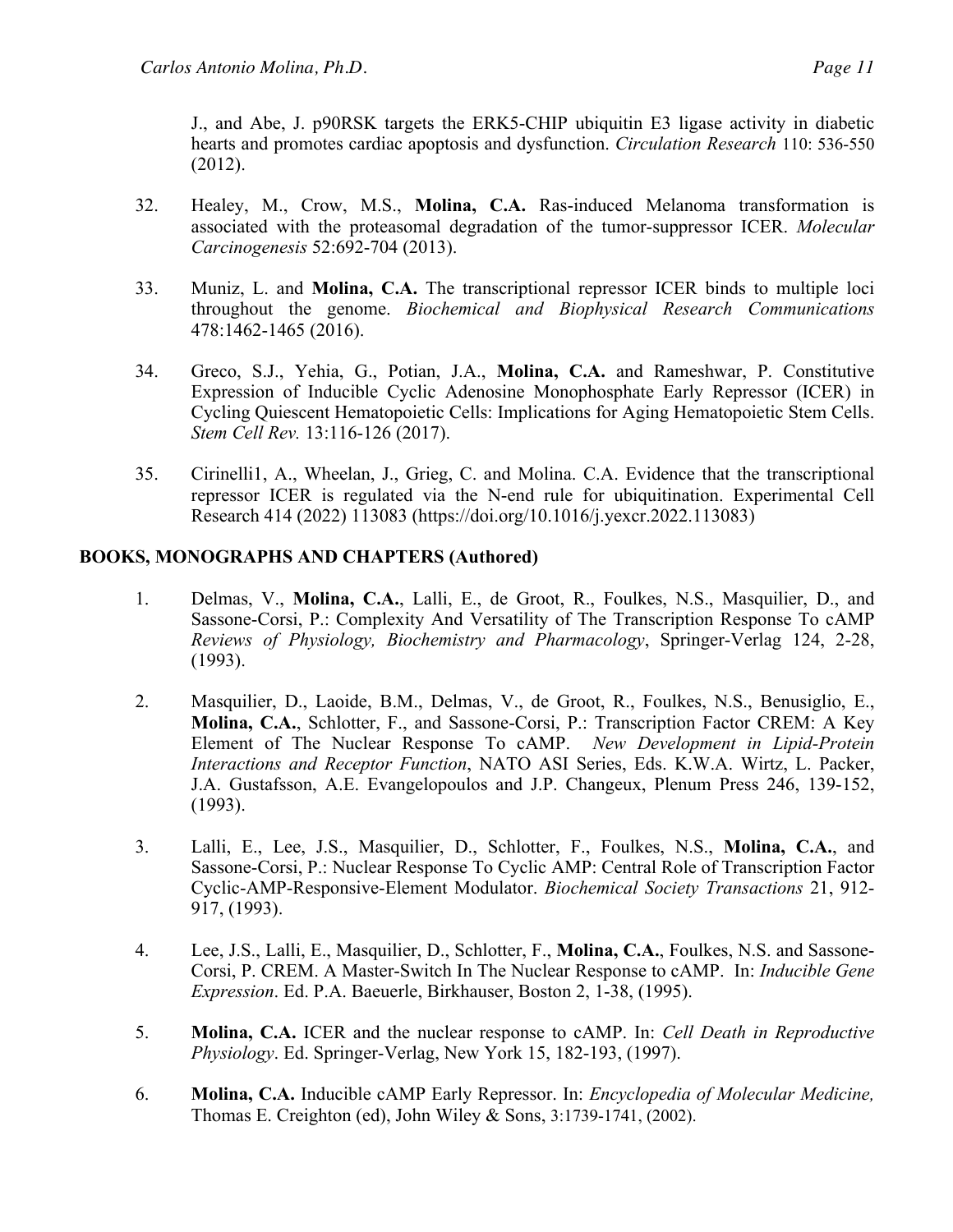7. Ratnakar,P.V.A.L., Yehia, G., Mémin, E., and **Molina, C.A**. ICER: A putative tumor suppressor. In: Research Advances in Cancer 2002. Global Research Network Publication, INDIA 2, 285-295, (2002).

## **ABSTRACTS**

- **1. Molina, C.A.**, Minor, P.L., and Ashendel, C.L Phosphorylation of protein kinase C in cells: occurrence, mechanism and implications for signal transduction. Presented at The American Association for Cancer Research 79<sup>th</sup> Annual Meeting, New Orleans LA, March 1988. Program Abstract 554.
- **2. Molina, C.A.**, and Ashendel, C.L Different effects of phorbol ester and diacylglycerol on the phosphorylation of protein kinase C in cells. . Presented at The American Association for Cancer Research 80th Annual Meeting, San Francisco CA, March 1989. Program Abstract 840.
- **3. Molina, C.A.**, Weyman, C.M., and Ashendel, C.L Regulation of protein kinase C via phosphorylation. Presented at The American Association for Cancer Research 81<sup>st</sup> Annual Meeting, Washington DC, March 1990. Program Abstract 887.
- **4. Molina, C.A.**, Weyman, C.M., and Ashendel, C.L The role of activator-dependent autophosphorylation in down-regulation of protein kinase C. Presented at The American Association for Cancer Research 82<sup>st</sup> Annual Meeting, Houston TX, March 1991. Program Abstract 919.
- **5. Molina, C.A.**, Foulkes, N.S., Lalli, E., Delmas, V., and Sassone-Corsi, P. Developmental Switch of CREM Function During Spermatogenesis: From Antagonist to Transcriptional Activator. Presented Keystone Symposia on Molecular and Cellular Biology "Transcriptional Mechanisms", January, 1993. Program Abstract B 954.
- **6. Molina, C.A.**, Stehle, J.H., Foulkes, N.S., Simonneaux, V., Pevet, P., and Sassone-Corsi, P. Adrenergic Signals Direct Rhythmic Expression of Transcriptional Repressor CREM In the Pineal Gland. Jacques Monod Conference on Regulation of Gene Expression During Cellular Differentiation, Aussois (France), September, 1993.
- **7. Molina, C.A.**, Foulkes, N.S., Lalli, E., and Sassone-Corsi, P. Inducibility and negative autoregulation of CREM: an alternative promoter directs the expression of ICER, an early response repressor. Presented American Association for Cancer Research Special Conference on Cell Signalling and Cancer Treatment, December, 1993. Program Abstract B-20.
- **8. Molina, C.A.** ICER: A new facet of the cAMP pathway. Presented Hinterzartener Kreis für Krebsforschung, Starzach, Germany, April, 1994.
- **9. Molina, C.A.**, Foulkes, N.S., and Sassone-Corsi, P. ICER: a cAMP-inducible transcriptional repressor as a pacemaker in cell cycle and circadian rhythms. Presented Gordon Research Conference on Molecular Cell Biology, June, 1994.
- **10. Molina, C.A.**, Foulkes, N.S., and Sassone-Corsi, P. ICER: a cAMP-inducible transcriptional repressor as a pacemaker in cell cycle and circadian rhythms. Presented American Association for Cancer Research Special Conference on Cell Growth and Differentiation, October, 1994. Program Abstract B-24.
- **11. Molina, C.A.**, and Sassone-Corsi, P. Regulation of progression through the G2/M boundary of the cell cycle by the CREM gene product, ICER. Presented American Association for Cancer Research Special Conference on Signal Transduction of Normal and Tumor Cells, April, 1995. Program Abstract B-16.
- **12. Molina, C.A.**, and Sassone-Corsi, P. Regulation of progression through the G2/M boundary of the cell cycle by the CREM gene product, ICER. Presented Keystone Symposia on Molecular and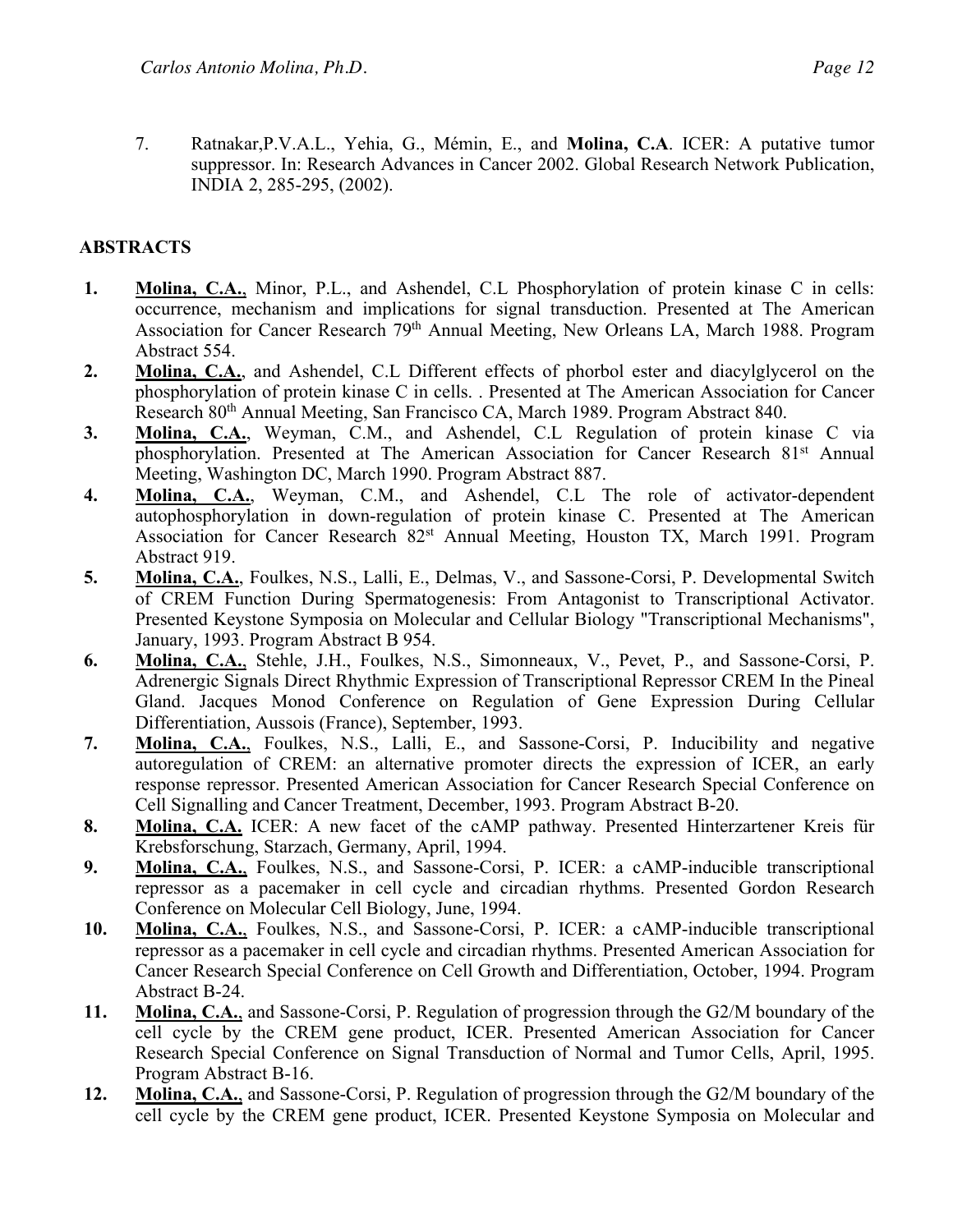Cellular Biology "Oncogenes: 20 Years Later", January, 1995. Program Abstract A1-425.

- **13. Molina, C.A.**, Sassone-Corsi, P,. and Goldsmith, L.T. Ovarian expression of cAMP response element modulator (CREM) protein isoforms is regulated with physiological function. Presented The Endocrine Society 77th Annual Meeting, June, 1995. Program Abstract P2-412.
- **14. Molina, C.A.**, and Sassone-Corsi, P. The role of CREM-ICER in cell growth and cell cycle. Presented Gordon Conference on Cancer "Molecular Targets for Cancer Therapy", August, 1995.
- **15. Molina, C.A.**, and Sassone-Corsi, P. ICER-CREM arrests the growth of transformed cells by modulating the expression of c-*fos* and cyclin A. Presented Joint Symposium Swiss Institute for Experimental Cancer Research and American Association for Cancer Research Special Conference on Cancer and The Cell Cycle, January, 1996. Program Abstract B-19.
- **16. Molina, C.A.**, and Sassone-Corsi, P. The transcriptional repressor ICER-CREM regulates progression through the G2/M boundary of the cell cycle. Presented Keystone Symposia on Molecular and Cellular Biology "Transcriptional Mechanisms", March, 1996. Program Abstract 409.
- **17. Molina C.A.**, Cole D., and Goldsmith L.T. Regulation of Ovarian Inducible cAMP early repressor (ICER) expression: implications in luteal function. Presented International Symposia on Cell Death in Reproductive Physiology, April, 1996. Program Abstract Page 19.
- **18. Molina C.A.**, Cole D., Sassone-Corsi, P, and Goldsmith L.T. Regulation of ovarian inducible cAMP early repressor (ICER) expression: implications in luteal function. Presented The 10th International Congress of Endocrinology, June, 1996. Program Abstract P3-331.
- **19.** Ramos, J.C. and **Molina, C.A.** The transcriptional repressor ICER has characteristics of a tumor repressor gene product mediating the antiproliferative activity of cAMP. Presented Keystone Symposia on Molecular and Cellular Biology "Growth Control" January, 1997. Program Abstact 125.
- **20.** Ramos, J.C., Razavi, R., Yehia, G., Schlotter, F. and **Molina, C.A.** The transcriptional repressor ICER has characteristics of a tumor repressor gene product mediating the antiproliferative activity of cAMP. Presented Annual Retreat on Cancer Research in New Jersey, May, 1997. Program Abstact 145.
- **21.** Ramos, J.C., Razavi, R., Yehia, G., Schlotter, F. and **Molina, C.A.** The transcriptional repressor ICER has characteristics of a tumor repressor gene product mediating the antiproliferative activity of cAMP. Presented Gordon Conference entitle "Cell Proliferation, Molecular and Genetic Basis of" in New Hampshire, July, 1997.
- **22.** Yehia, G., Razavi, R., Ramos, J.C., Schlotter, F. and **Molina, C.A.** The Transcriptional Repressor ICERIIg but not ICERIg Acts as a Tumor Suppressor Mediating the Anti-Proliferative Activity of cAMP. Presented at The Center for Advanced Biotechnology and Medicine Symposium entitled "Cell Signaling in Growth and Development" in Piscataway, NJ, October, 1997.
- **23.** Ramos, J.C. and **Molina, C.A.** The Transcriptional Repressor ICERIIg but not ICERIg Acts as a Tumor Suppressor Mediating the Anti-Proliferative Activity of cAMP. Presented at Annual Research Symposium of the Fellowship Program in Academic Medicine, Bristol-Myers Squibb Company, Wallingford, CT, March 4-6, 1998. Program page 55.
- **24.** Schlotter, F., Yehia, G., Razavi, R. and **Molina, C.A.** Nuclear Cross-Talk Between the cAMP and MAP Kinase Pathways: Negative Regulation of the Transcriptional Repressor ICER via Direct Phosphorylation by MAP Kinase. Presented at the Annual Retreat on Cancer Research in New Jersey, May, 1998. Program Abstact 143.
- **25.** Yehia, G., Schlotter, F., Razavi, R., Goldsmith L.T.and **Molina C.A.** ICER is Involved in Ovarian Granulosa Cell Proliferation and Oncogenesis. Presented at the Annual Retreat on Cancer Research in New Jersey, May, 1998. Program Abstact 142.
- **26.** Razavi, R., Yehia, G., Schlotter, F. and **Molina, C.A.** Differential Expression of the CREM Gene in Androgen Sensitive versus Insensitive Prostatic Carcinomas Cells: Implications for Androgen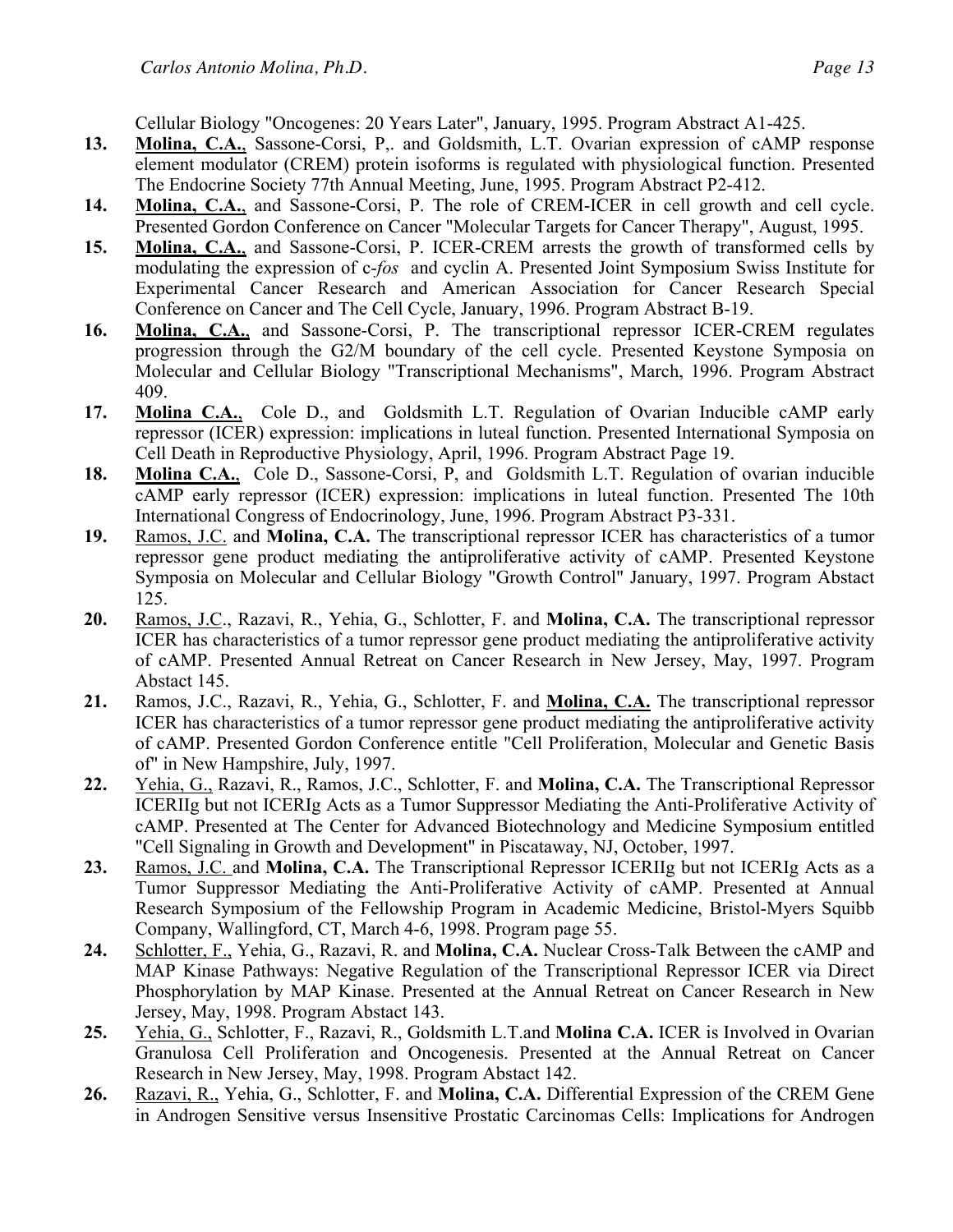Receptor Regulation. Presented at the Annual Retreat on Cancer Research in New Jersey, May, 1998. Program Abstact 144.

- **27.** Yehia, G., Schlotter, F., Razavi, R., Mercado, B., Goldsmith, L.T. and **Molina, C.A.** CREM Regulates Ovarian Granulosa Cell Growth by Controlling Cyclin D2 Expression: Implications for Ovarian Cancer. Presented as an oral presentation at the 81th Endocrine Society's Annual Meeting, June, 1999. Program Abstract OR-47.
- **28.** Yehia, G., Schlotter, F., Razavi, R., Nygard, Tsang, L., Gao, J., Liu, Y-C., Goldsmith, L.T., Illsley, N., Santoro, N., McGovern, P.G., Weiss, G. and **Molina, C.A.** ICER is Expressed in the Human Endometrium During the Luteal Phase of the Menstrual Cycle Regulating PCNA Levels: Implications for Endometrial Maturation. Presented as a poster at the 81th Endocrine Society's Annual Meeting, June, 1999. Program Abstract P2-325.
- **29.** Santoro, N., Goldsmith, L.T., Heller, D., Illsley, N., McGovern, P.G., **Molina, C.A.,** Peters, S., Skurnick, J.H. and Weiss, G. Hormonal Parameters do not Correlate with Histological Endometrial Maturation in Fertile Women. Presented as a poster at the 81th Endocrine Society's Annual Meeting, June, 1999. Program Abstract P2-070.
- **30.** Yehia, G., Schlotter , F., Razavi, R. and **Molina, C.A.** Nuclear Cross-Talk Between the cAMP and Map Kinase Pathways: MAP Kinase Phosphorylate the Tumor Suppressor ICER and Target it for Degradation. Presented at the Annual Retreat on Cancer Research in New Jersey, May, 1999. Program Abstract 86.
- **31.** Yehia, G., Razavi, R., Schlotter, F. and **Molina, C.A.** cAMP Blocks the Growth of Androgen Insensitive but not Sensitive Prostatic Carcinomas Cells: Role of CREM in DNA Synthesis, Cell Cycle and Regulation of Androgen Receptor Expression. Presented at the Annual Retreat on Cancer Research in New Jersey, May, 1999. Program Abstract 85.
- **32.** Huening, M., Yang, W., Yehia, G., **Molina, C.A.**, and Christakos, S. Inducible cyclic adenosine 3'5'-monophosphate early repressor (ICER) is a key regulatory factor involved in parathyroid hormone mediated modulation of vitamin D receptor expression and enhancement of hormone action. *J. Bone and Mineral Res.*, 14, (Suppl.) 1, p. S296 (1999).
- **33.** Yehia, G., Schlotter, F., Razavi, R. and **Molina, C.A.** MAP Kinase Targets the Transcriptional Repressor ICER for Degradation Affecting the Cell Cycle. Presented at the New Jersey Breast Cancer Research Symposium, October 1999.
- **34.** Yehia, G., Razavi, R., Schlotter, F. and **Molina, C.A.** Nuclear Cross-talk Between the cAMP and MAP Kinase Pathways: MAP Kinase Phosphorylate the Tumor Suppressor ICER and Target it for Degradation. The American Association for Cancer Research Special Meeting Entitled "Genetic and Functional Consequences of Cell Cycle Alteration in Cancer", San Diego, CA, October 1999.
- **35.** Yehia, G., Razavi, R., Schlotter, F. and **Molina, C.A.** MAP Kinase Targets for Degradation the Tumor Suppressor ICER, Allowing Cell Cycle Progression. The American Association for Cancer Research 91st Annual Meeting, San Francisco, CA, April 2000. Program Abstract 758.
- **36.** Yehia, G., Razavi, R., Schlotter, F. and **Molina, C.A.** Ectopic Expression of the Tumor Suppressor ICER Renders LNCaP Prostatic Carcinoma Cells Sensitive to cAMP Antiproliferative Activity. The Cancer Institute of New Jersey and The New Jersey Commission on Cancer Research Retreat on Cancer Research in New Jersey May 2000.
- **37.** Yehia, G., Razavi, R., Schlotter, F. Castillo, C., Nygard, S., Goldsmith, L. and **Molina, C.A.**  CREM Regulates Ovarian Granulosa Cell Growth by Controlling Cyclin D2 Expression: Implications for Ovarian Granulosa Cells Tumors. The Cancer Institute of New Jersey and The New Jersey Commission on Cancer Research Retreat on Cancer Research in New Jersey May 2000.
- **38.** Yehia, G., Razavi, R., Schlotter, F. Alessandrini, A. and **Molina, C.A.** The Tumor Suppressor ICER is Targeted to Ubiquitin-Mediated Destruction by MAP Kinase. The Cancer Institute of New Jersey and The New Jersey Commission on Cancer Research Retreat on Cancer Research in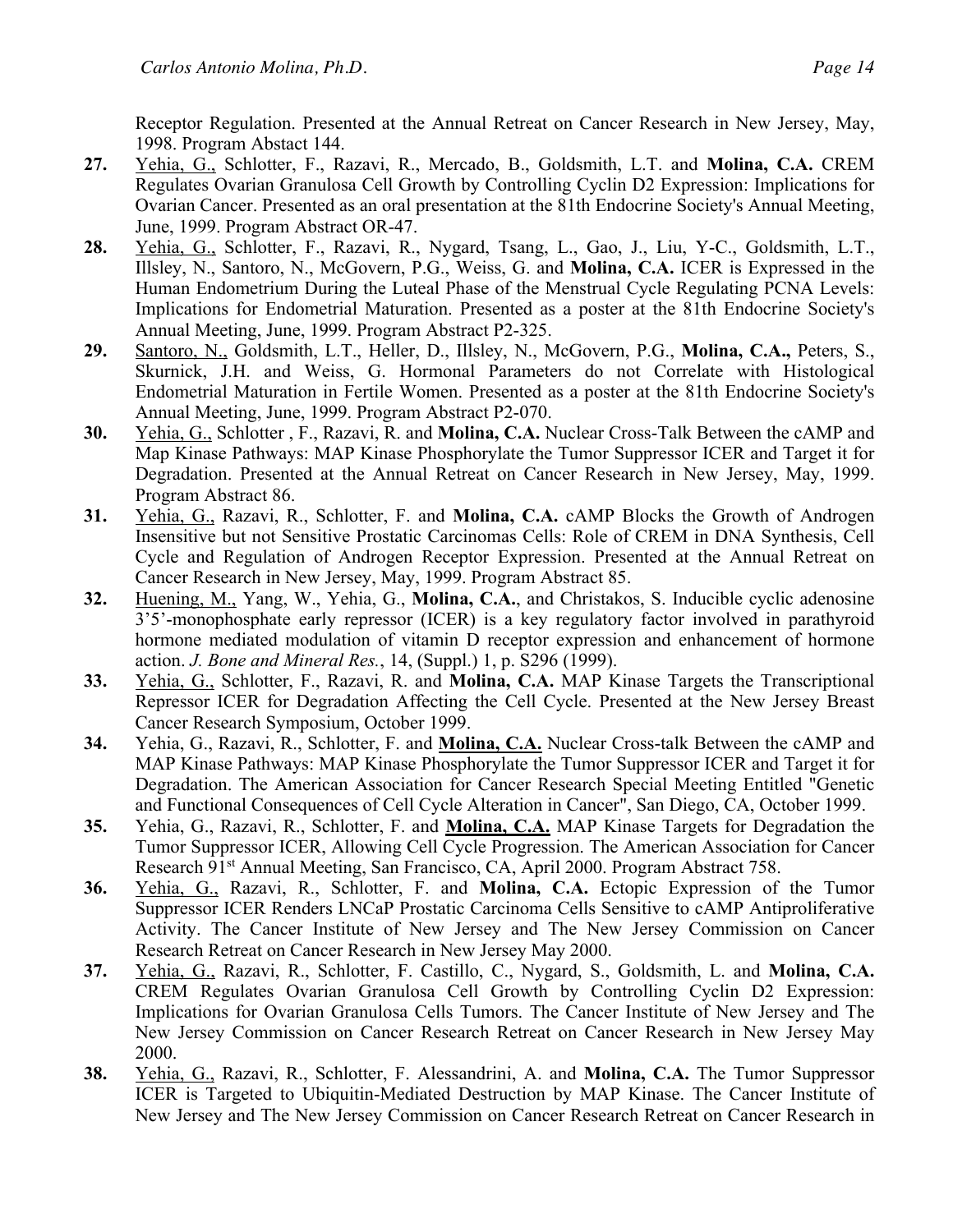New Jersey May 2000.

- **39.** Qian, J., Yehia, G., **Molina, C.A.**, Rao, A., Fernandes, P., Gascon, P., and Ramesshwar, P. Breast Cancer (BC) Cells Induce Preprotachykinin-I (*PPT-I)* and Other Hematopoietic Regulators in Bone Marrow (BM) Stroma: Relevance to BM Disruption. The Cancer Institute of New Jersey and The New Jersey Commission on Cancer Research Retreat on Cancer Research in New Jersey May 2000.
- **40.** Yehia, G., Razavi, R., Schlotter, F. and **Molina, C.A.** Ectopic Expression of the Tumor Suppressor ICER in LNCaP Prostatic Carcinoma Cells Render them Sensitive to cAMP Antiproliferative Activity. The Endocrine Society 82nd Annual Meeting. June 2000. Program Abstract 734.
- **41.** Yehia, G., Razavi, R., Schlotter, F. Alessandrini, A. and **Molina, C.A.** The Tumor Suppressor ICER is Targeted to Ubiquitin-Mediated Destruction by MAP Kinase. . The Endocrine Society 82nd Annual Meeting. June 2000. Program Abstract 1038.
- **42.** Palejwala, S., Santoro, N.. , McGovern, P., Heller, D., Yehia, G., **Molina, C.A.,** Tseng, L., Illsley N., Weiss G., Goldsmith, L.T. Expression of Relaxin mRNA in human endometrium. The Endocrine Society 82nd Annual Meeting. June 2000. Program Abstract 1352.
- **43.** Yehia, G., Razavi, R., Schlotter, F., Chinen, N.,. Alessandrini, A. and **Molina, C.A.** The Tumor Suppressor ICER is Targeted to Ubiquitin-Mediated Destruction by MAP Kinase. . Gordon Conference on Cancer, August 2000.
- **44.** Yehia, G., Razavi, R., Schlotter, F. and **Molina, C.A.** Ectopic Expression of the Tumor Suppressor ICER in LNCaP Prostatic Carcinoma Cells Render them Sensitive to cAMP Antiproliferative Activity. Gordon Conference on Cancer, August 2000.
- **45.** Palejwala, S., Santoro, N., McGovern, P., Heller, D., Edwards, D., Yehia, G., **Molina, C.A.**, Illsley, N., Weiss, G., and Goldsmith, L.T. Expression of estrogen Receptor a and b Isoforms and Progesterone Receptor a and b Isoforms in Human Endometrium. 11<sup>th</sup> International Congress of Endocrinology. October 2000
- **46.** Yehia, G., Razavi, R., Schlotter, F., and **Molina, C.A.** Differential Expression of the Tumor Suppressor ICER in Prostatic Carcinoma Cells: Reversion of Their Transformed Phenotype by Ectopic Expression of ICER. The American Association for Cancer Research 92nd Annual Meeting, New Orleans, LA, March 2001. Program Abstract 3601.
- **47.** Razavi, R., Yehia, G, Memin, E., Chinen, N., Schlotter, F., and **Molina, C.A.** Inducible cAMP Early Repressor (ICER) Reverts the Transformed Phenotype of LNCaP Prostate Cancer Cells. The 2001 Annual Retreat on Cancer Research in New Jersey. Princeton, NJ, April 2001. Program Abstract P137.
- **48.** Yehia, G., Razavi, R., Mémin, E., Schlotter, F., and **Molina, C.A.** The Expression of Inducible cAMP Early Repressor (ICER) is Altered in Prostate Cancer Cells and Reverses the Transformed Phenotype of the LNCaP Prostate Tumor cell line. Gordon Conference on Cancer, Newport RI, August 2001.
- **49.** Mémin, E., Yehia, G., and **Molina, C.A.** Regulation of the Transcriptional Repressor Inducible cAMP Early Repressor in Prostate Cancer Cells. The Dean and Betty Gallo Prostate Cancer Center Scientific Retreat , Piscataway, NJ, 2001.
- **50.** Healey , M. and **Molina, C.A.** Ras Oncogene Targets the Putative Tumor Suppressor Inducible cAMP Early Repressor to Ubiquitin-Mediated Proteasomal Degradation in Melanoma Cells. 93rd Annual Meeting American Association for Cancer Research San Francisco, CA, 2002. Program Abstract 2724.
- **51.** Fredericks, M., and **Molina, C.A.** The MAPK Pathway Directs the Proteasomal Degradation of Inducible cAMP Early Repressor During the Cell Cycle of Prostate Cancer Cells. 93<sup>rd</sup> Annual Meeting American Association for Cancer Research San Francisco, CA, 2002. Program Abstract 2725.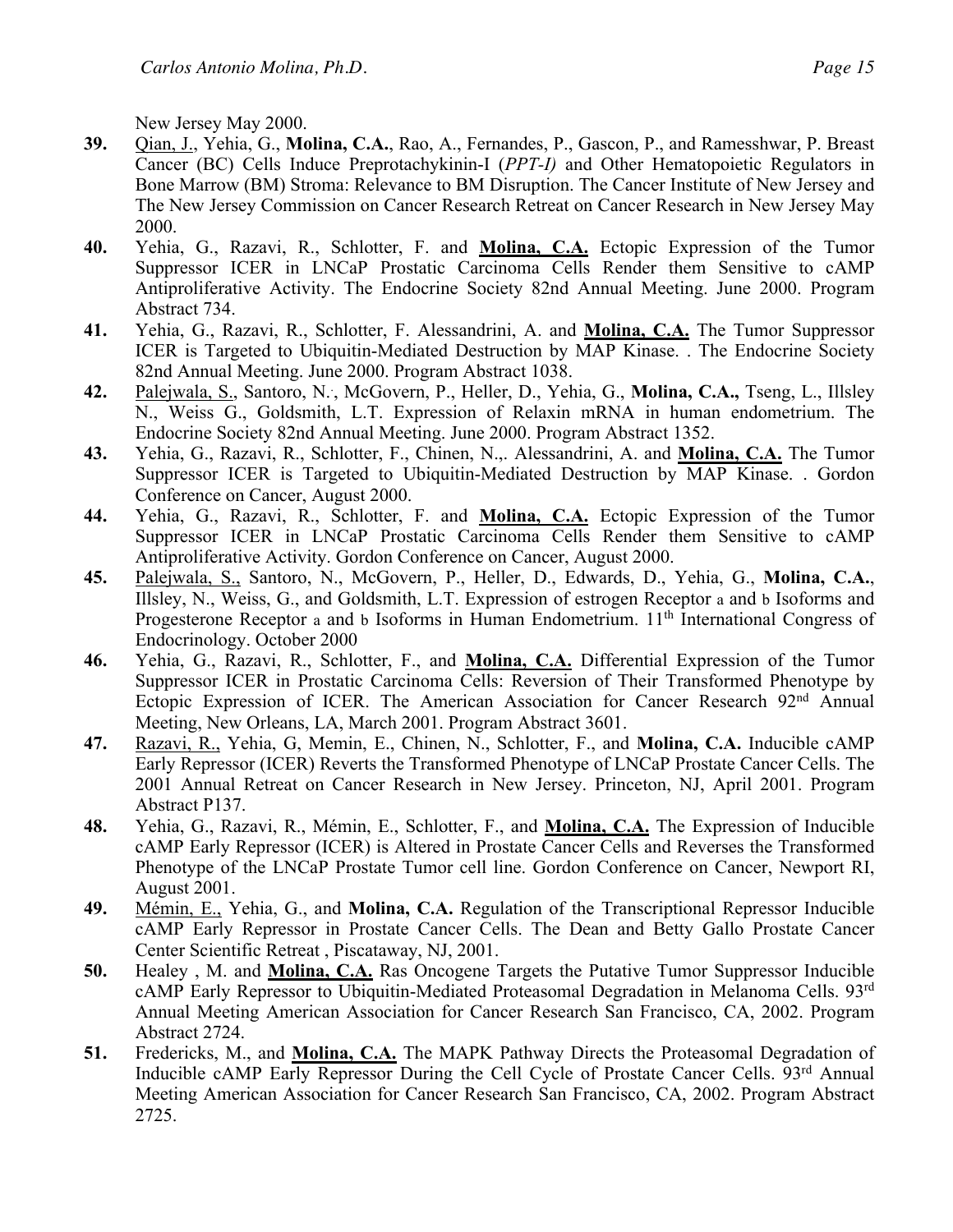- **52.** Mémin, E., Muniz, L.C., and **Molina, C.A.** The PI3K/Akt Pathway Inhibits SUMOlation and Promotes Ubiquitination, Cytoplasm Translocation and Subsequent Degradation of ICER in PTEN-Negative Prostate Cancer and Glioblastoma Cells. 93<sup>rd</sup> Annual Meeting American Association for Cancer Research San Francisco, CA, 2002. Program Abstract LB-107.
- **53.** Yehia, G., Ratnakar , P.V.A.L., and **Molina, C.A.** Regulation of Early Embryonic Development by Inducible cAMP Early Repressor. Placental Association of the Americas Satellite Meeting of the 49th Annual Scientific Meeting of the Society for Gynecological Investigation Los Angeles, CA, 2002.
- **54.** Fredericks, M., and **Molina, C.A.** The MAPK Pathway Directs the Proteasomal Degradation of Inducible cAMP Early Repressor During the Cell Cycle of Prostate Cancer Cells. The 2002 Annual Retreat on Cancer Research in New Jersey New Jersey State Commission on Cancer Research Princeton, NJ, 2002. Program Abstract F4.
- **55.** Healey , M. and **Molina, C.A.** Ras Oncogene Targets the Putative Tumor Suppressor Inducible cAMP Early Repressor to Ubiquitin-Mediated Proteasomal Degradation in Melanoma Cells. The 2002 Annual Retreat on Cancer Research in New Jersey New Jersey State Commission on Cancer Research Princeton, NJ, 2002. Program Abstract P75.
- **56.** Mémin, E., Muniz, L.C., and **Molina, C.A.** The PI3K/Akt Pathway Inhibits SUMOlation and Promotes Ubiquitination, Cytoplasm Translocation and Subsequent Degradation of ICER in PTEN-Negative Prostate Cancer and Glioblastoma Cells. The 2002 Annual Retreat on Cancer Research in New Jersey New Jersey State Commission on Cancer Research Princeton, NJ, 2002. Program Abstract P77.
- **57.** Mémin, E., Muniz, L.C., and **Molina, C.A.** A PI3K/Akt Pathway Promotes Monoubiquitination and Translocation of ICER from the Nucleus to the Cytoplasm. The Endocrine Society 84rd Annual Meeting. June 2002. Program Abstract P3-231.
- **58.** Mémin, E., Muniz, L.C., and **Molina, C.A.** A PI3K/Akt Pathway Regulates the Proteasomal Degradation of the Putative Tumor Suppressor ICER. Gordon Conference on Cancer. August 2002.
- **59.** Mémin, E., Muniz, L.C., and **Molina, C.A.** Evidence that the PI3K/AKT Pathway Promotes Ubiquitination and Subsequent Translocation of ICER from the Nucleus to the Cytoplasm. The American Association for Cancer Research Special Meeting Entitled "Ubiquitination in Normal and Cancer Cells", Vancouver, BC, Canada, October 2002. Program abstract page 50.
- **60.** Ahmeti, E., Yehia, G., Potian, J.A., Patel, A.P., **Molina, C.A.**, and Rameshwar, P. Inducible cAMP Repressor is Constitutively Expressed in Lymphohematopoietic Stem Cell and Maintains the Cells in Cycling Quiescence. The 44th Annual meeting of the American Society of Hematology, Philadelphia, PA 2002. Program abstract 1163.
- **61.** Yamamoto S, Hong C, Yang G, Yehia G, **Molina CA**, Sadoshima J Cardiac Specific Inhibition of Mst1 Protects against Myocardial Ischemia/Reperfusion Injury In Vivo. 75th American Heart Association Scientific Session 2002, Chicago, IL. Circulation 106, II-6, 2002.
- **62.** Yamamoto S, Yang G, Liu J, Soler SM, Yehia G, **Molina CA**, Sadoshima J MST1 Strongly Induces Cardiac Myocyte Apoptosis and Causes Dilated Cardiomyopathy in Transgenic Mice. 75th American Heart Association Scientific Session 2002, Chicago, IL. Circulation 106, II-315, 2002.
- **63.** Fredericks, M., **Molina, C.A.** The MAPK/ERK pathway promotes cell cycle progression by inducing proteasomal degradation of Inducible cAMP Early Repressor. The 94<sup>th</sup> Annual Meeting of the American Association for Cancer Research Meeting, Toronto, Canada, 2003. Program abstract 1266.
- **64.** Healey, M., **Molina, C.A.** Regulation of melanoma cell growth by Ras is mediated by proteasomal degradation of Inducible cAMP Early Repressor. The 94<sup>th</sup> Annual Meeting of the American Association for Cancer Research Meeting, Toronto, Canada, 2003. Program abstract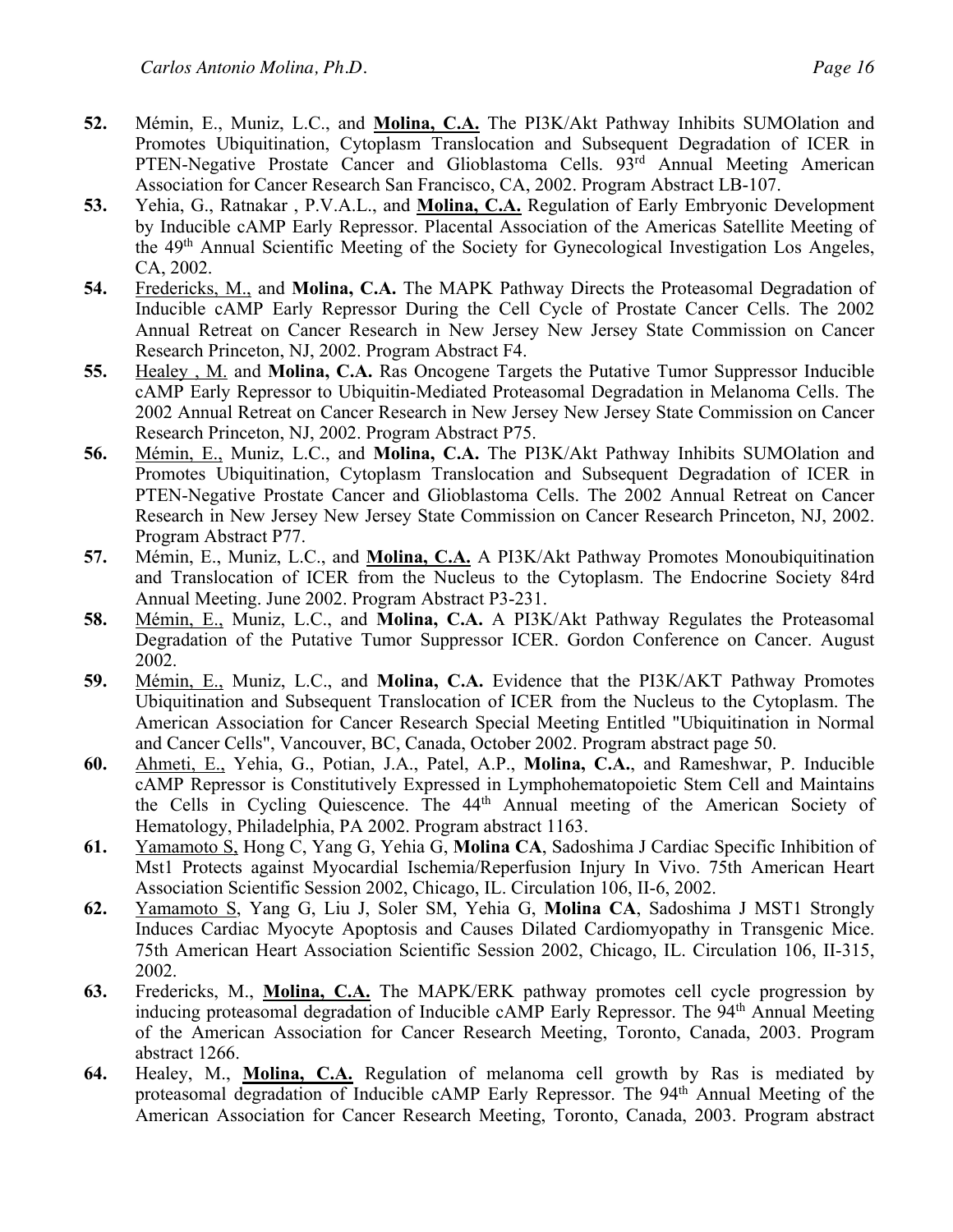321.

- **65.** Healey, M., **Molina, C.A.** Ras-mediated Proteasomal Degradation of Inducible cAMP Early Repressor in Melanoma Genesis. 2003 annual meeting of the New Jersey Commission on Cancer Research. Program abstract 119.
- **66.** Genzale, M., **Molina, C.A.** The MAPK/ERK Signaling Pathway and the Proteasome Regulates the Expression of Inducible cAMP Early Repressor During the Somatic Cell Cycle. 2003 annual meeting of the New Jersey Commission on Cancer Research. Program abstract 123.
- **67.** Muniz, L.C., Yehia, G., Mémin, E., Goldsmith, L.T., and **Molina, C.A.** ICER Negatively Regulates the Expression of Cyclin D2 in Rat Granulosa Cells. The Endocrine Society 85th Annual Meeting. Philadelphia, PA, June 2003. Program Abstract P2-43.
- **68.** Tomita H, Nazmy M, Kajimoto K, Yehia G, **Molina CA,** Sadoshima J Inducible cAMP early repressor is a negative feedback regulator of cardiac hypertrophy and an important mediator of cardiac myocyte apoptosis in response to b-adrenergic receptor stimulation. The American Hearth Association Scientific Conference on Molecular Mechanisms of Growth, Death and Regeneration in the Myocardium: Basic Biology and Insights into Ischemic Heart Disease and Heart Failure, Snowbird UT, August , 2003. Program Abstarct: P168.
- **69.** Tomita H, Nazmy M, Yehia G, **Molina CA,** Sadoshima J ICER is negative feedback regulator of cardiac hypertrophy and a positive mediator of cardiac myocyte apoptosis in response to badrenergic receptor stimulation. The American Heart Association annual meeting, Orlando Fl., November 2003. Program Abstract 3549, presentation number 707.
- **70.** Healey, M., Chin, L., **Molina, C.A.,** Evidence that proteasomal degradation of ICER is implicated in Ras-induced tumorigenesis. Presented at the 95<sup>th</sup> Annual Meeting of the American Association for Cancer Research Meeting, Orlando, Florida, March 2004. Proceeding Vol. 45, abstract # 104.
- **71.** Mémin, E., Genzale, M, and **Molina, C.A.** Degradation and Deregulation of Inducible cAMP Early Repressor (ICER). Gordon Conference on Cancer. August 2004, Newport, RI. Poster # 23.
- **72.** Muniz, L. and **Molina, C.A.** ICER Binds to Multiple Loci though the Genome. The Endocrine Society 87th Annual Meeting. June 2005. Program Abstract P2-58.
- **73.** Zichella, J.P., Muniz, L.C. and **Molina, C.A.** ICER binds to multiple loci throughout the genome. Metropolitan Association of College and University Biologists. *In Vivo,* Vol. 30 (2) Page 26. November 1, 2008.
- **74.** Queenan, C.S., Schelvis P.M., and **Molina C.A.** Binding of ICER to Its Own Promoter as a Mode of Cooperative Regulation. Third Annual Student Research Symposium at Montclair State University. Page 15. April 30, 2009.
- **75.** Bogdanoski G., and **Molina, C.A.** Generation of an FSH inducible Inh-α-Flag-gg-ICER Iγ ovarian-specific gene construct. Third Annual Student Research Symposium at Montclair State University. Page 22. April 30, 2009.
- **76.** Mémin, E., Genzale, M., Dickerson, E. and **Molina, C.A.** ICER Phosphorylation by Cdc 2 during Mitosis Promotes its Monoubiquitintion. Metropolitan Association of College and University Biologists. *In Vivo,* Vol. 31 (2) Page 50. Winter 2010.
- **77.** Ament, C and **Molina, C.A.** Construct for the generation of a transgenic zebrafish. Fourth Annual Student Research Symposium at Montclair State University. Page 33. April 23, 2010.
- **78.** Mémin, E., Genzale, M., Dickerson, E. and **Molina, C.A.** ICER Phosphorylation by Cdc 2 during Mitosis Promotes its Monoubiquitintion. Fourth Annual Student Research Symposium at Montclair State University. Page 26. April 23, 2010.
- **79.** Muniz, L. and **Molina, C.A.** "Hyperovulation in an ovarian-specific transgenic mouse model" Gordon Conference on Reproductive Tract Biology. Proctor Academy, Andover NH. August 17, 2010.
- **80.** Ament, C.M. and **Molina, C.M.** Construction of an ovarian-specific INHa-FLAG-Dr-ICER Iγ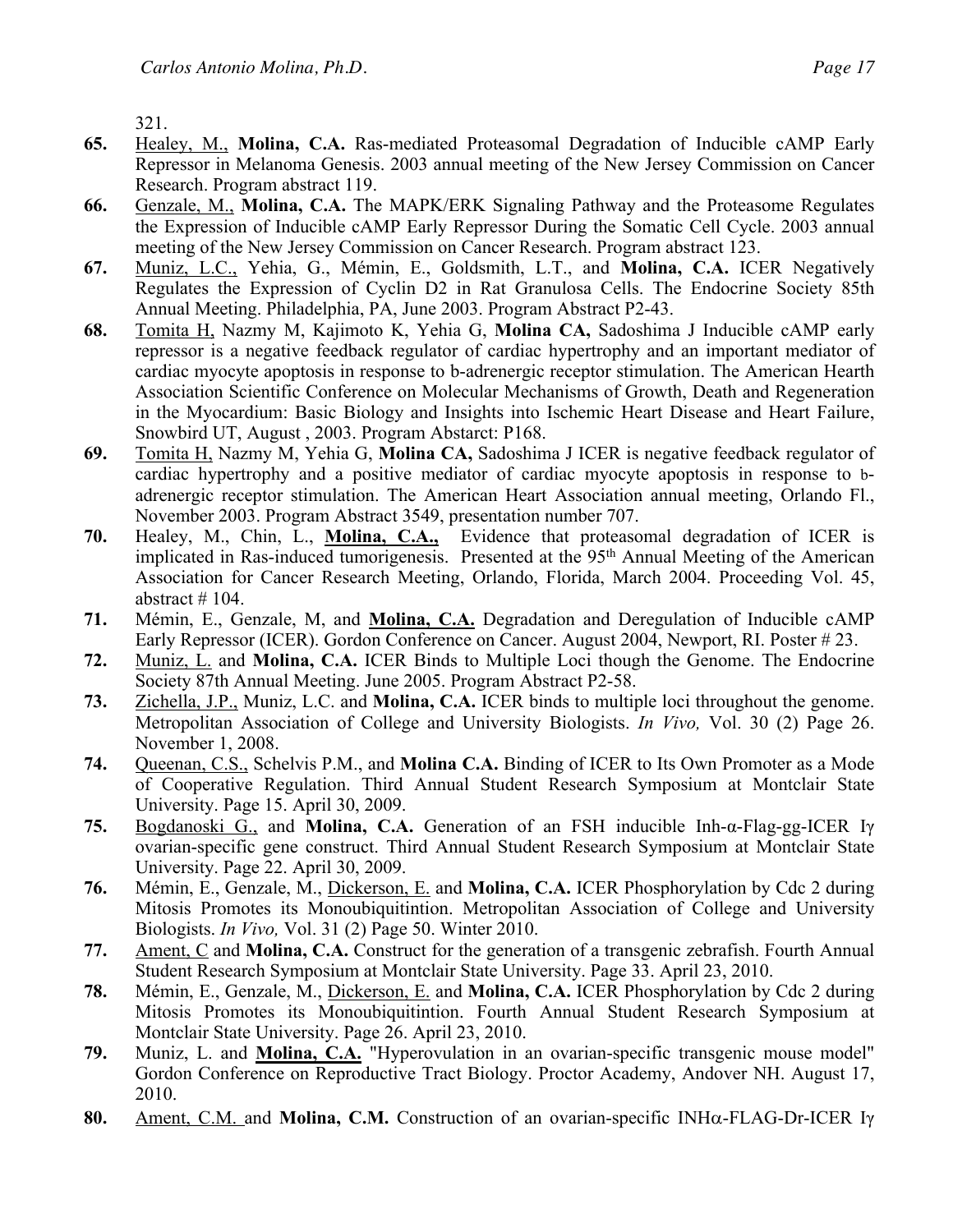gene construct for the generation of a transgenic zebrafish. 43rd Annual meeting of the Metropolitan Association of College and University Biologists. Winter 2011 *In Vivo*, Vol 32(2): page 27. October 23, 2010.

- **81.** Mémin, E., Genzale, M., Crow, M., and **Molina, C.A.** Evidence that ICER phosphorylation by Cdc2 promotes its monoubiquitination and alters its sub-cellular localization. American Society for Cell Biology Annual meeting. Page 94, 864 B1321. December 2010.
- **82.** DeMilio, M.D., Paulino, F.E., **Molina, C.A.**, and Schelvis, J.P.M. Determination of the DNA binding mode of the transcriptional repressor ICER. 55th Annual Meeting of the Biophysical Society. 339-Poster/B139. March 5-9, 2011.
- **83.** Mémin, E., Genzale, M., Crow, M., and **Molina, C.A.** Deregulation of the transcriptional repressor ICER by phosphorylation, monoubiquitination and nuclear-cytosolic translocation in human prostate cancer. Experimental Biology Meeting, Journal of the Federation for American Societies for Experimental Biology. 25:lb143. March 17, 2011.
- **84. Molina, C.A.** Binding of ICER to its own promoter as a mode of cooperative regulation. Sokol Institute for Pharmaceutical Life Sciences Research Symposium. Montclair State University. April 5, 2011.
- **85.** Crow, M., Mémin, E., Genzale, M., and **Molina, C.A.** Deregulation of the transcriptional repressor ICER by phosphorylation, monoubiquitination and nuclear-cytosolic translocation in human prostate cancer. 56<sup>th</sup> Annual meeting of the New Jersey Academy of Sciences. April 9, 2011.
- **86.** Patel, D. and Molina, C.A. Transcriptional regulation of the putative tumor suppressor ICER. 56<sup>th</sup> Annual meeting of the New Jersey Academy of Sciences, April 9, 2011.
- **87.** Ament, C.M. and **Molina, C.M.** Cloning and characterization of the promoter for the ovarianspecific Inhibin Alpha gene form zebrafish (*Danio rerio*). 56<sup>th</sup> Annual meeting of the New Jersey Academy of Sciences, April 9, 2011.
- **88.** Patel, D. and **Molina, C.A.** Transcriptional regulation of the putative tumor suppressor ICER. Fifth Annual Student Research Symposium at Montclair State University. Page 16 (B36). April 16, 2011.
- **89.** Ament, C.M. and **Molina, C.M.** Characterization of the Inhibin Alpha promoter for the construction of an ovarian-specific transgenic zebrafish expressing ICER-Ig. Fifth Annual Student Research Symposium at Montclair State University. #947 Page 10 (A7). April 16, 2011.
- **90.** Rambal, A., Sarkar, D., and **Molina, C.A.** Study and characterization of pharmaceuticals in the environment (PIE) using Zebrafish as a vertebrate model. Fifth Annual Student Research Symposium at Montclair State University. Page 16 (B43). April 16, 2011.
- **91.** Bupathi, S., Sebasco, E., McClain, A. and **Molina, C.A.** Mapping ubiquitination sites on the transcriptional repressor ICER using site-directed mutagenesis. Fifth Annual Student Research Symposium at Montclair State University. Page 10 (A32). April 16, 2011.
- **92.** DeMilio, M.D., Paulino, F.E., **Molina, C.A.**, and Schelvis, J.P.M. FRET analysis of ICER binding to bouble-stranded DNA. Fifth Annual Student Research Symposium at Montclair State University. Page 11 (A44). April 16, 2011.
- **93.** Rambal, A., Sarkar, D., and **Molina, C.A.** Study and characterization of pharmaceuticals in the environment (PIE) using Zebrafish as a vertebrate model. Gordon Conference on Cellular & Molecular Mechanisms of Toxicity: Understanding Innovative Mechanistic Toxicology in the Post-Genomic Era. ExxonMobil Travel Award. August 7-12, 2011.
- **94.** Patel, D. and **Molina, C.A.** Characterization of human ICER promoter and comparative studies of its activity in different human caner cells. 44rd Annual meeting of the Metropolitan Association of College and University Biologists. October 29, 2011 Seton Hall University.
- **95.** Sebasco, E., McClain, A. and **Molina, C.A.** Mapping ubiquitination sites on the transcriptional repressor ICER using site-directed mutagenesis. 44rd Annual meeting of the Metropolitan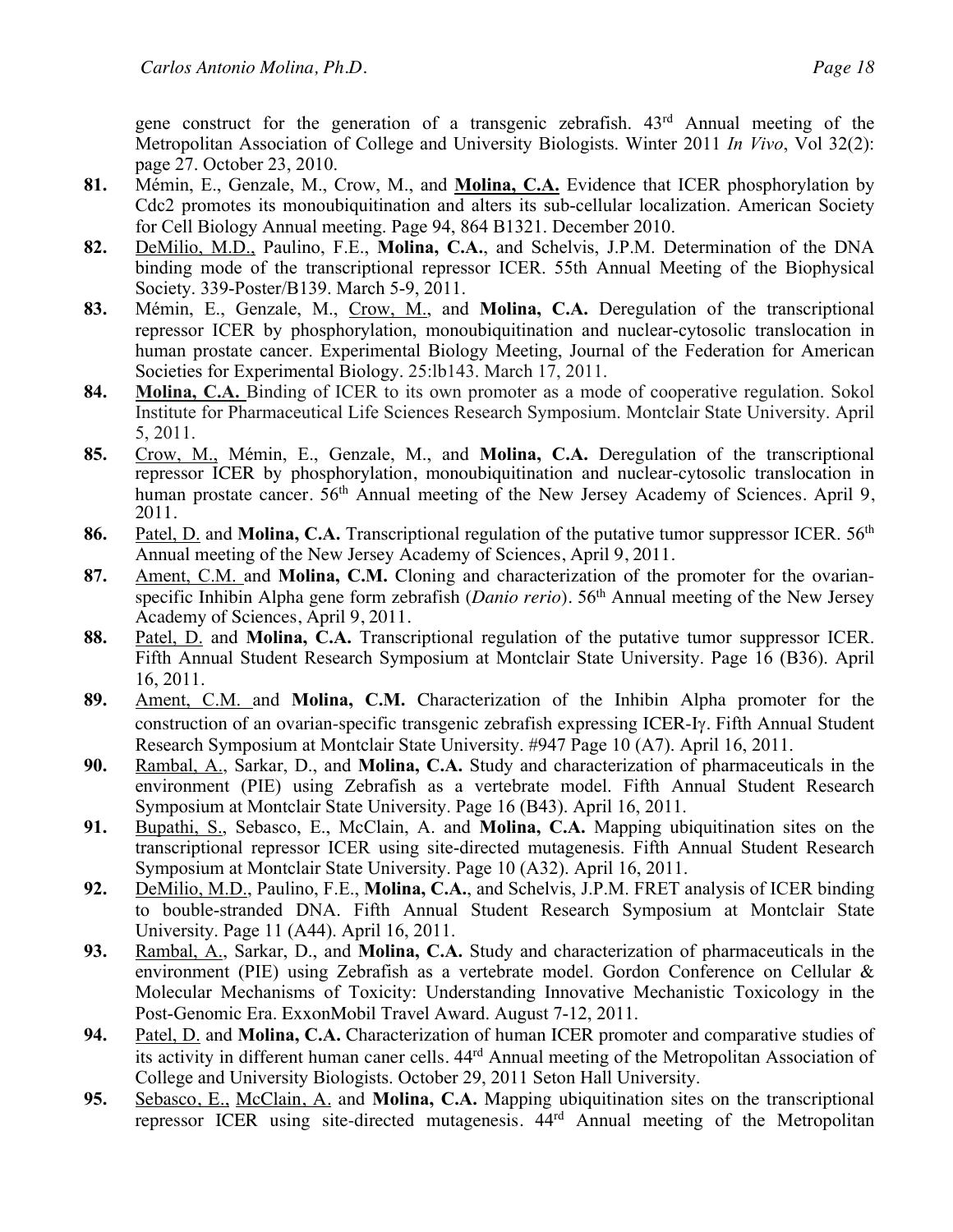Association of College and University Biologists. October 29, 2011 Seton Hall University.

- **96.** Crow, M., Healey, M. and **Molina, C.A.** The proteasomal degradation of ICER is implicated in melanoma transformation where Ras is mutated. 44rd Annual meeting of the Metropolitan Association of College and University Biologists. October 29, 2011 Seton Hall University.
- **97.** Crow, M., Muniz, L. and **Molina, C.A.** ICER binds to multiple loci throughout the genome. Sixth Annual Student Research Symposium at Montclair State University. April 14, 2012.
- **98.** Crow, M., Woldeamanuel, F.B. and **Molina, C.A.** Does ICER impart its antioncogenic function by eliciting cell death? Gordon Conference on Cell Death. July 15-20, 2012 Lucca, Italy.
- **99.** Woldeamanuel, F.B. and **Molina, C.A.** Does ICER impart its antioncogenic function by eliciting cell death? National Science Foundation LSAMP Annual Meeting. October 5, 2012 Rutgers University.
- **100.** Woldeamanuel, F.B. and **Molina, C.A.** Does ICER impart its antioncogenic function by eliciting cell death? 45rd Annual meeting of the Metropolitan Association of College and University Biologists. October 27, 2012 Adelphi University.
- **101.** Crow, M., and **Molina, C.A.** The putative tumor suppressor protein ICER may be an important strategy for target therapy of various malignancies. Poster presentation for Bristol-Myers Squibb Company. November 29, 2012.
- **102.** Tsatsos, T., and **Molina, C.A.** Generation of a Transgenic Zebrafish Expressing the Transcriptional Repressor Inducible cAMP Early Repressor (ICER). Seventh Annual Student Research Symposium at Montclair State University. April 13, 2013.
- **103.** Woldeamanuel, F.B., Alvarez, C. and **Molina, C.A.** Mapping the ubiquitination sites on the transcriptional repressor ICER. Seventh Annual Student Research Symposium at Montclair State University. April 13, 2013.
- **104.** Hasani, A. Sebasco, E. and **Molina, C.A.** Making a transgenic Zebrafish for the expression of ICER in melanocytes as a model for relapsing melanomas. Seventh Annual Student Research Symposium at Montclair State University. April 13, 2013.
- **105.** Woldeamanuel, F.B., Sebasco, E., Crow, M. and **Molina, C.A.** Mapping the ubiquitination sites on the transcriptional repressor ICER. New Jersey Academy of Sciences Annual Symposium. May 4, 2013 Kean University.
- **106.** Hasani, A. and **Molina, C.A.** Making a transgenic zebrafish for the expression of ICER in melanocytes as a model for relapsing melanomas and knock out of ICER in Zebrafish. Eighth Annual Student Research Symposium at Montclair State University. April 12, 2014.
- **107.** Woldeamanuel, F.B., and **Molina, C.A.** Identification of the ubiquitination sites of inducible cAMP early repressor using site-directed mutagenesis and western blot analysis. Eighth Annual Student Research Symposium at Montclair State University. April 12, 2014.
- **108.** Makhoul, R., Rajendran, R. and **Molina, C.A.** Generation and characterization of ovarian specific promoter sequences in Zebrafish (Danio rerio). Eighth Annual Student Research Symposium at Montclair State University. April 12, 2014.
- **109.** Aftab, T., Uddin, S. and **Molina, C.A.** Examining the effects of eating habits on circadian rhythm and body weight: A link between humans and zebra fish. Eighth Annual Student Research Symposium at Montclair State University. April 12, 2014.
- **110.** Woldeamanuel, F.B., Alvarez, C. and **Molina, C.A.** Mapping the ubiquitination sites on the transcriptional repressor ICER. Experimental Biology Conference, April 26-30, 2014 San Diego, CA.
- **111.** Gnanasekar, M., Hasani, A. and **Molina, C.A.** Knock out of Inducible cAMP Early Repressor in zebrafish cell lines through the use of the CRISPR/Cas9 system. Special Meeting of the Federation of American Societies for Experimental Biology on Genome Engineering-Cutting-Edge Research and Applications. Nassau, Bahamas. June 22-27, 2014.
- **112.** Tsatsos, T., Makhoul, R., Rajendran, R. and **Molina, C.A.** Using ovarian-specific transgenic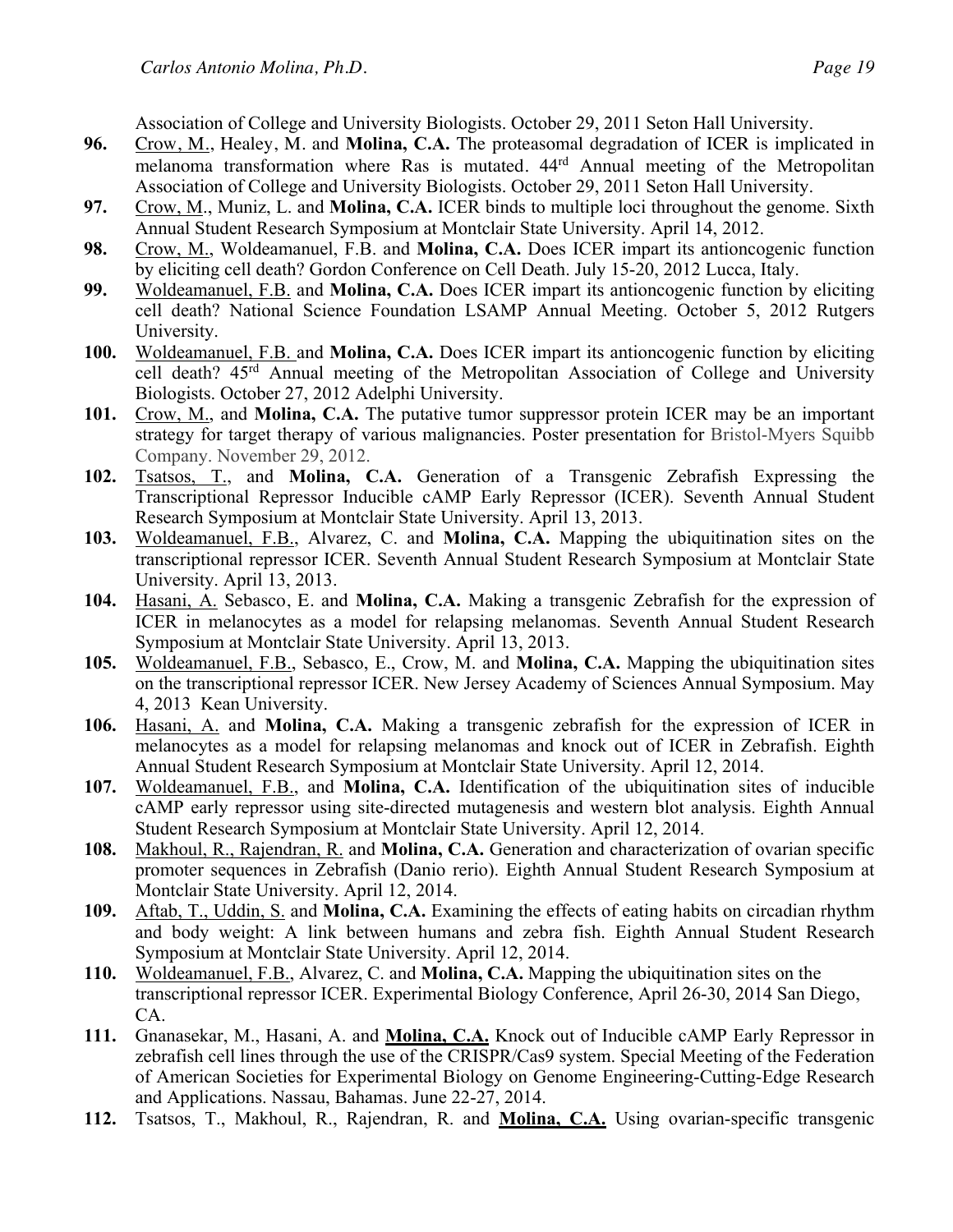zebrafish to study the molecular mechanisms of ovulation. Cold Spring Harbor Asia Conferences on Genetics, genomics and Phenomics of Fish. October 20-24, 2014. Suzhou, China.

- **113.** Jumbo, P., Kim, L., Olmos, A., Slebos, S. and **Molina, C.A.** CRISPR/Cas-based Systems and their Potential Applications in Microbiology. Minisymposium for Partners of the Americas Foundation Grant at Universidad Mayor, Santiago de Chile, Center for Genomics and Bioinformatics, January 13, 2015.
- **114.** Ali, B. Vercellino, J., Gomez, M.T. and **Molina, C.A.** Using CRISPR/Cas9 gene editing in Cancer Biology. Minisymposium for Partners of the Americas Foundation Grant at Universidad Mayor, Santiago de Chile, Center for Genomics and Bioinformatics, January 13, 2015.
- **115.** Walker, S. Fuentes, A., Labra, V. and **Molina, C.A.** Can CRISPR/Cas9 gene editing be use for Neurological Conditions? Minisymposium for Partners of the Americas Foundation Grant at Universidad Mayor, Santiago de Chile, Center for Genomics and Bioinformatics, January 13, 2015.
- **116.** Jaronsky, N., Ferrara, N., Villacreses, J. and **Molina, C.A.** Improving plant crops using CRISPR/Cas9 gene editing. Minisymposium for Partners of the Americas Foundation Grant at Universidad Mayor, Santiago de Chile, Center for Genomics and Bioinformatics, January 13, 2015.
- **117.** Young, M. and **Molina, C.A.** CRISPR/Cas System in genome engineering. Nine Annual Student Research Symposium at Montclair State University. April 26, 2015.
- **118.** Vercellino, J., Ali, B., Gomez, M.T., and **Molina, C.A.** The application of the CRISPR/Cas9 system in cancer. Nine Annual Student Research Symposium at Montclair State University. April 26, 2015.
- **119.** Walker, S., Labra, V., Fuentes, A. and **Molina, C.A.** CRISPR-Cas9 in neuroscience. Nine Annual Student Research Symposium at Montclair State University. April 26, 2015.
- **120.** Ferrara, N., Jaronsky, N., Villacreses, J., and **Molina, C.A.** CRISPR/Cas9 plant genome editing. Nine Annual Student Research Symposium at Montclair State University. April 26, 2015.
- **121.** Jumbo, P., Olmos, A., Slevo, S. and **Molina, C.A.** CRISPR-Cas systems and their potential applications in microbiology. Nine Annual Student Research Symposium at Montclair State University. April 26, 2015.
- **122.** Haluska, C and **Molina, C.A.** Utilizing CRISPR-Cas9 gene editing technique to eliminate target sequence from ICER promoter in Zebrafish (Danio rerio). Nine Annual Student Research Symposium at Montclair State University. April 26, 2015.
- **123.** Haluska, C and **Molina, C.A.** Utilizing CRISPR-Cas9 Gene Editing Technique to Eliminate Target Sequence from ICER Promoter in Zebrafish (Danio rerio). 48th Annual meeting of the Metropolitan Association of College and University Biologists. November 7, 2015 Montclair State University.
- **124.** Bulatowicz, J., Edani, D., Nunez, R. **Molina, C.A.** Lysine Knockouts of Inducible cAMP Early Repressor (ICER) are Strongly Localized to the Nucleus of Transfected PAC2 Zebrafish Fibroblasts. 48th Annual meeting of the Metropolitan Association of College and University Biologists. November 7, 2015 Montclair State University. Awarded Best Poster for Master Student.
- **125.** Szpernoga, A. and **Molina, C.A.** Screening transgenic Zebrafish (Danio rerio) expressing EGFP under an ovarian specific promoter. Tenth Annual Student Research Symposium at Montclair State University. April 15, 2016.
- **126.** Edani, D. and **Molina, C.A.** Functional Consequences of ICER Ubiquitination. Tenth Annual Student Research Symposium at Montclair State University. April 15, 2016.
- **127.** Haluska, C., Gnanasekar, M., Hasani, A., and **Molina, C.A.** Employing the CRISPR/Cas9 system to delete Inducible cAMP Early Repressor using an isoforms-specific approach. Keystone Symposia on Precision Genome Engineering. Breckenridge, Colorado, January 8-12, 2017.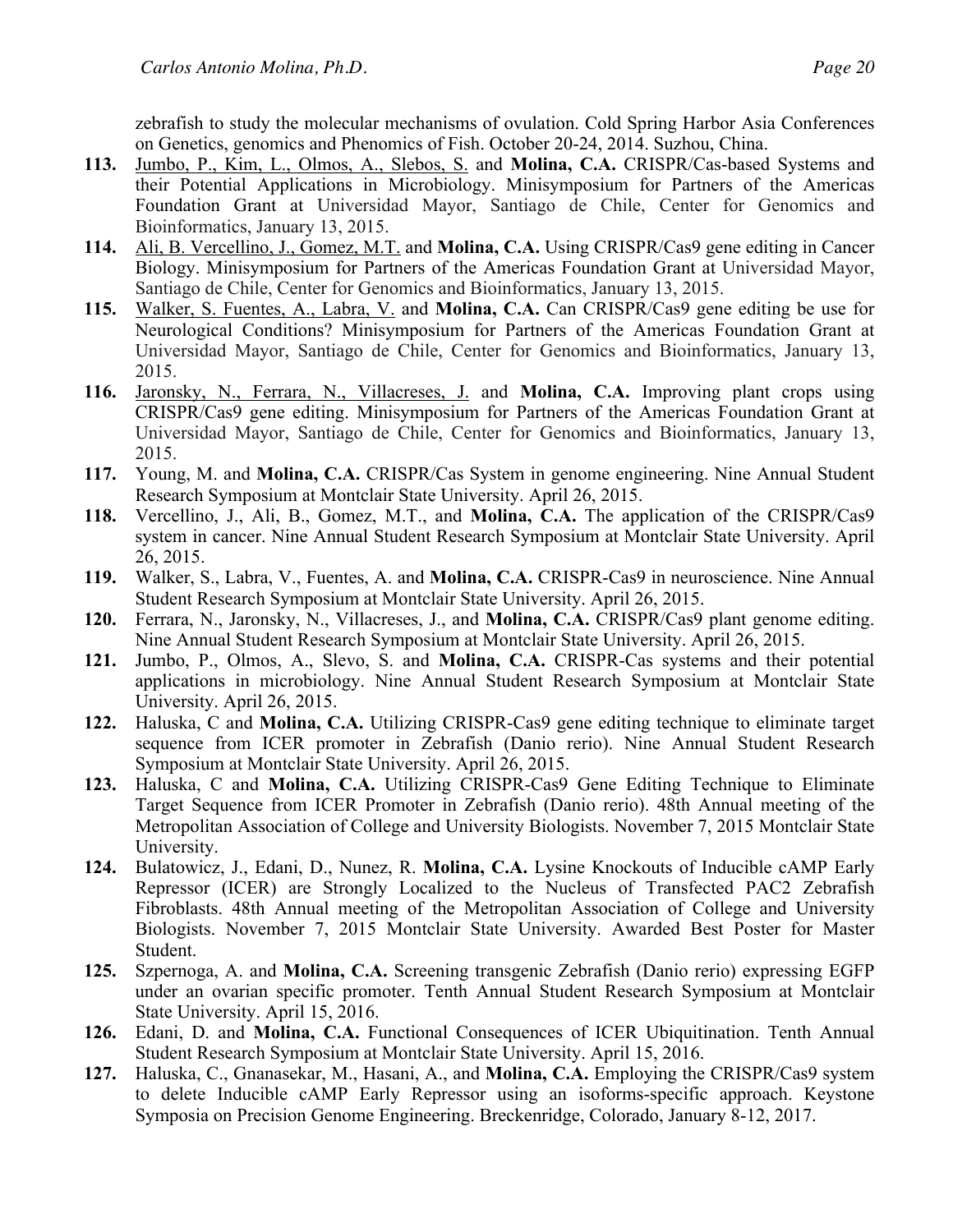- **128.** Grieg, C and **Molina, C.A.** Identifying the exact ubiquitination site of ICER in melanoma cells. First Annual Wehner Research Symposium at Montclair State University. February 10, 2017.
- **129.** Hernandez, P., Grinberg, M., and **Molina, C.A.** Characterization of ovarian specific promoter sequences of a transgenic zebrafish. First Annual Wehner Research Symposium at Montclair State University. February 10, 2017.
- **130.** Grieg, C and **Molina, C.A.** Identifying the exact ubiquitination site of ICER in melanoma cells. Eleventh Annual Student Research Symposium at Montclair State University. April 28, 2017.
- **131.** Grinberg, M., Hernandez, P. and **Molina, C.A.** Zebrafish as a Model Organism for Ovarian Specific Expression of Transgenes. Eleventh Annual Student Research Symposium at Montclair State University. April 28, 2017.
- **132.** Cirinelli, A. and **Molina, C.A.** ICER Knockout. Eleventh Annual Student Research Symposium at Montclair State University. April 28, 2017.
- **133.** Grinberg, M., Hernandez, P. and **Molina, C.A.** Zebrafish as a Model Organism for Ovarian Specific Expression of Transgenes. Endocrine Society Annual Meeting, March 17, 2018. Poster #: SAT-240.
- **134.** Grinberg, M., Hernandez, P. and **Molina, C.A.** Zebrafish as a Model Organism for Ovarian Specific Expression of Transgenes. Eleventh Annual Student Research Symposium at Montclair State University. April 27, 2018.
- **135.** Cirinelli, A., Lange K., and **Molina, C.A.** Transmembrane Transport of an Inducible cAMP Early Repressor and E6apbd Chimera as a Possible Treatment for Cancers. Keystone Symposia on Delivering Therapeutics Across Biological Barriers (E1) May 6-9, 2019. Royal Dublin Society, Dublin, Ireland.
- **136. Molina, C.A.**, Spigelman, M, Reilly,J., Cirinelli, A., and Wheelan, J. Is ICER, a protein with antitumor functions, paradoxically eliciting refractory tumors? Cell Symposia (Online). November 8-10, 2021. P2.01.

### **INVITED SPEAKER:**

- 1. April 1994, Hinterzartener Kreis für Krebsforschung, Starzach, Germany.
- 2. May 1995, University of Connecticut, Department of Pharmacy, Storr, CT.
- 3. September 1995, Purdue University, Biochemistry and Molecular Biology Program, West Lafayette, IN.
- 4. April 1996, Serono International Meeting on "Cell Death in Reproductive Physiology", Chicago IL.
- 5. June 1996, University of Colorado, Cancer Center, Denver, CO.
- 6. February 1997, New Jersey Medical School, Department of Biochemistry and Molecular Biology, Newark, NJ.
- 7. September 1997, New Jersey Medical School, Department of Microbiology and Genetics, Newark, NJ.
- 8. March 1998, Hunter College, Department of Biological Sciences, NY, NY.
- 9. April 1999, University of Puerto Rico Medical School, Departments of Biochemistry, Physiology, Pharmacology, and the MBRS Program, San Juan, PR.
- 10. May 1999, Veterans Administration Medical Center, East Orange, NJ.
- 11. July 1999, Summer Research Program, Purdue University West Lafayette, IN.
- 12. July 1999, Summer Research Program, NJMS.
- 13. July 2000, invited speaker, Summer Research Program, NJMS.
- 14. December 2000, New Jersey Medical School, Department of Surgery Newark, NJ.
- 15. February 2001, Cancer Institute of New Jersey, New Brunswick, NJ.
- 16. February 2001, University of Puerto Rico, Department of Biology, Rio Piedras, PR.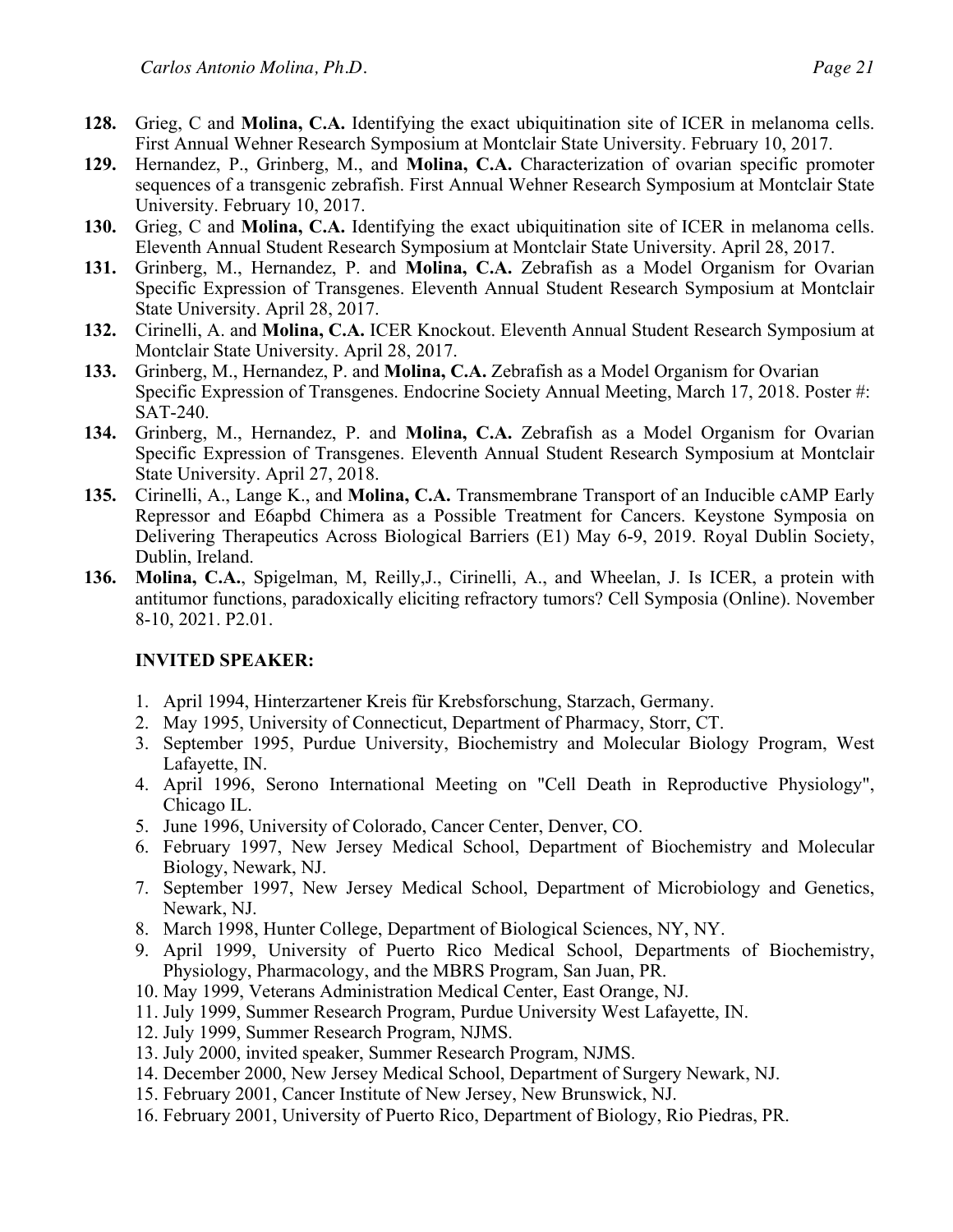- 17. March 2001, University of Puerto Rico, School of Sciences, Cayey, PR.
- 18. December 2001, GPCC Scientific Retreat, Piscataway, NJ
- 19. September 2001, University of Puerto Rico, School of Sciences, Cayey, PR.
- 20. March 2002, University of Puerto Rico, School of Sciences, Cayey, PR.
- 21. May 2002, Indiana University School of Medicine Cancer Center, Indianapolis IN
- 22. May 2002, Purdue University Cancer Center, West Lafayette, IN.
- 23. October 2002, University of Puerto Rico, School of Sciences, Cayey, PR.
- 24. March 2003, University of Puerto Rico, School of Sciences, Cayey, PR.
- 25. March 2003, University of Minnesota Cancer Center, Minneapolis MN,
- 26. April 2004, University of Puerto Rico, School of Sciences, Cayey, PR.
- 27. April 2005, University of Puerto Rico, School of Sciences, Cayey, PR.
- 28. May 2005, New Jersey Commission for Cancer Research Annual meeting, Session Chair, UMDNJ-Piscataway, NJ.
- 29. April 2006, Workshop at University of Puerto Rico, School of Sciences, Cayey, PR.
- 30. May 2006, New Jersey Commission for Cancer Research Annual meeting, Session Chair, UMDNJ-Piscataway, NJ.
- 31. April 2009, invited speaker. Department of Biology, Saint Peter's College, Jersey City, NJ.
- 32. March 11, 2010, invited speaker. Department of Biology, Essex County College, Newark, NJ.
- 33. March 13, 2010, invited lecturer. Teachers As Scholars Program of Montclair State University.
- 34. June 4, 2010, invited speaker. GK-12 STEM Math and Science Day, Montclair State University.
- 35. August 15-20, 2010 invited speaker for a Gordon Conference on "Reproductive Tract Biology".
- 36. March 3, 2011 invited speaker for The Department of Biology and Molecular Biology Seminar Series at Montclair State University.
- 37. March 4, 2011 invited speaker for The Department of Pharmacology and Toxicology Seminar Series at The University of Connecticut.
- 38. April 5, 2011 invited speaker for Sokol Institute for Pharmaceutical Life Sciences Research Symposium. Montclair State University.
- 39. May 6, 2011, invited lecturer. Teachers As Scholars Program of Montclair State University.
- 40. May 7, 2011 invited speaker and workshop director, Weston Science Prep Day. Montclair State University.
- 41. June 3, 2011 invited speaker. GK-12 STEM Math and Science Day, Montclair State University.
- 42. July 20, 2011 invited speaker. Biology and Cell Biology Molecular Biology Programmes, The Chinese University of Hong Kong.
- 43. February 22, 2012. Department of Biological Sciences, Seton Hall University, South Orange, NJ.
- 44. November 1, 2012 invited speaker. Department of Biology, Saint Peter's College, Jersey City, NJ.
- 45. December 11, 2012 invited speaker, MSU Sustainability Series Earth and Environmental Studies, CSAM.
- 46. October 16, 2014, invited speaker. University of Macau, China. Faculty of Health Sciences.
- 47. January 6, 2015, invited speaker. Universidad Mayor, Santiago de Chile, Center for Genomics and Bioinformatics.
- 48. March 10, 2015, invited speaker. Institute of Molecular Biosciences, University of Graz, Austria.
- 49. September 16, 2015, invited speaker. The Center for Quantitative Obesity Research. Montclair State University.